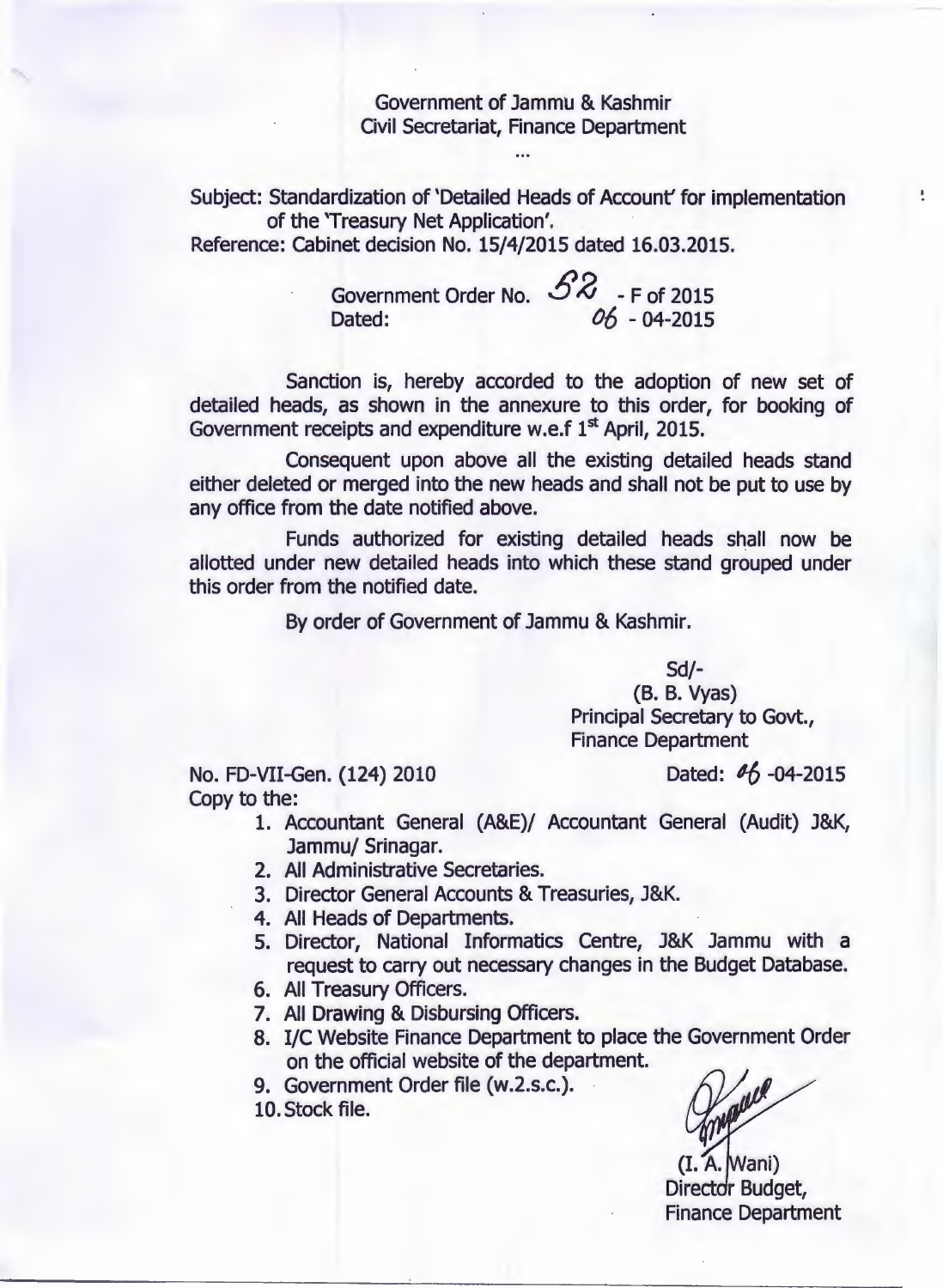## **Code Descripton Code Description New Detail Head Construction Construction Construction Property** Old Detail Head 000 Unknown 000 NA 032 Relief Commissioner (Migrants) Jammu 168 | Deparment Of Consumer Affairs And Public **Distribution** 182 Entrepreneur Development Programme 192 | Mujatt Of Macking 264 Lump Sum Provision 319 Special Studies 221 Mark Processing (O.C.) 231 **I R P 5th And 6th Bns Dar Posts** 232 **I** I R P 7th And 8th Bn 238 Continuation Of Various Components Of Action Plan 242 Re-establishment Of Miskeen Bagh 262 | Purchase From F.C.I. 280 Social Security And Welfare 512 Addition Police Battalion 514 Sales Proceeds Of Seeds Pesticides Implements 536 Forest Heritage 556 Mushroom Development 557 Aarti Water Luggage 558 Fc 559 Tic 598 Fair Price Shop 608 Market Intervention Scheme 631 Pay And Accounts Officer Main Sectt 648 I R P 10th, 11th, 12th Battalion 681 E S I 725 (O R S) New Delhi 769 Gandhi Memorial College ( Non Migrant Srinagar) 770 Vishva Bharti Woman College Rainawari Srinagar 774 I R P 16th to 20th Bn. 703 Salary Arrears Milk Fed 901 Promotional & Educational Research 944 I R P 9th Bn

## **List of New Detail Heads with merged Old Detail Heads**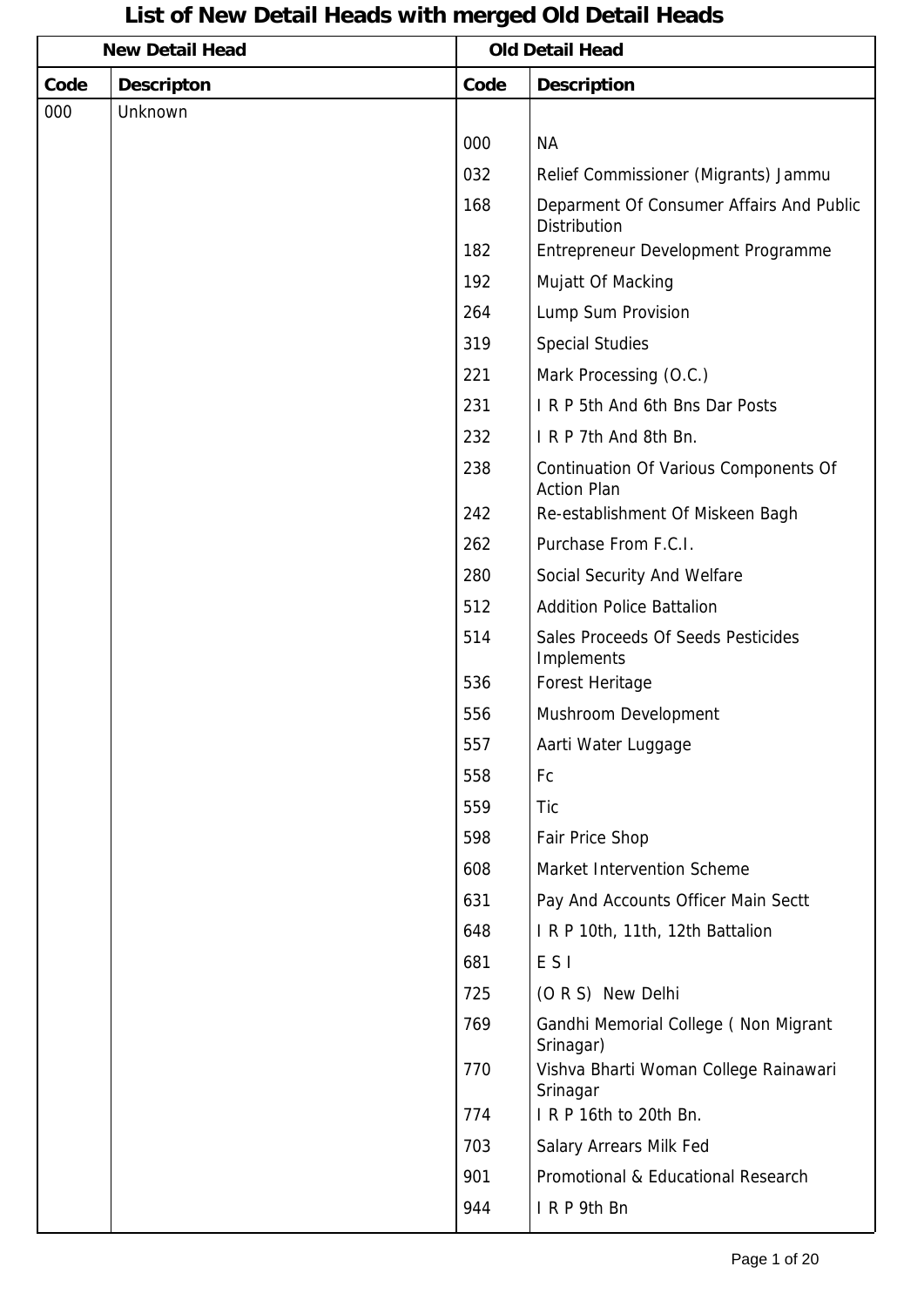|      | <b>New Detail Head</b>      |      | <b>Old Detail Head</b>            |  |  |
|------|-----------------------------|------|-----------------------------------|--|--|
| Code | <b>Descripton</b>           | Code | <b>Description</b>                |  |  |
| 001  | Salary                      |      |                                   |  |  |
|      |                             | 511  | Ration Money Allowance            |  |  |
|      |                             | 203  | Arrears Of Institution Promotion  |  |  |
|      |                             | 188  | Provisions For D.A (Toshkhana)    |  |  |
|      |                             | 001  | <b>Salaries</b>                   |  |  |
|      |                             | 004  | Provision For Pay Revision        |  |  |
|      |                             | 005  | Leave Salary                      |  |  |
|      |                             | 140  | <b>Migrant Salaries</b>           |  |  |
| 002  | <b>Travel Expenses</b>      |      |                                   |  |  |
|      |                             | 002  | <b>Travel Expenses</b>            |  |  |
|      |                             | 158  | Constituency Conveyance Allowance |  |  |
| 003  | Leave Travel Concession     |      |                                   |  |  |
|      |                             | 003  | Leave Travel Concession           |  |  |
| 006  | Telephone                   |      |                                   |  |  |
|      |                             | 006  | Telephone                         |  |  |
| 007  | <b>Office Expenses</b>      |      |                                   |  |  |
|      |                             | 007  | <b>Office Expenses</b>            |  |  |
|      |                             | 012  | Other Charges                     |  |  |
|      |                             | 019  | Hot And Cold Weather Charges      |  |  |
|      |                             | 039  | <b>Block Level Contingency</b>    |  |  |
|      |                             | 111  | <b>Issue Of Identity Cards</b>    |  |  |
|      |                             | 096  | Anganwari Contingency             |  |  |
|      |                             | 164  | Sample Money                      |  |  |
|      |                             | 186  | Stamps & Postage                  |  |  |
|      |                             | 274  | Remittance Charges                |  |  |
|      |                             | 275  | <b>Binding Charges</b>            |  |  |
|      |                             | 601  | Watch And Ward                    |  |  |
|      |                             | 561  | <b>Meeting Charges</b>            |  |  |
| 008  | <b>Electricity Charges</b>  |      |                                   |  |  |
|      |                             | 800  | <b>Electric Charges</b>           |  |  |
|      |                             | 366  | Power Charges                     |  |  |
|      |                             | 008  | <b>Electricity Charges</b>        |  |  |
| 009  | <b>Rent Rates And Taxes</b> |      |                                   |  |  |
|      |                             | 009  | <b>Rent Rates And Taxes</b>       |  |  |
|      |                             | 178  | <b>Watering System</b>            |  |  |
|      |                             | 152  | <b>Water Charges</b>              |  |  |
|      |                             | 374  | <b>Rental Connection Fee</b>      |  |  |
|      |                             | 244  | Insurance                         |  |  |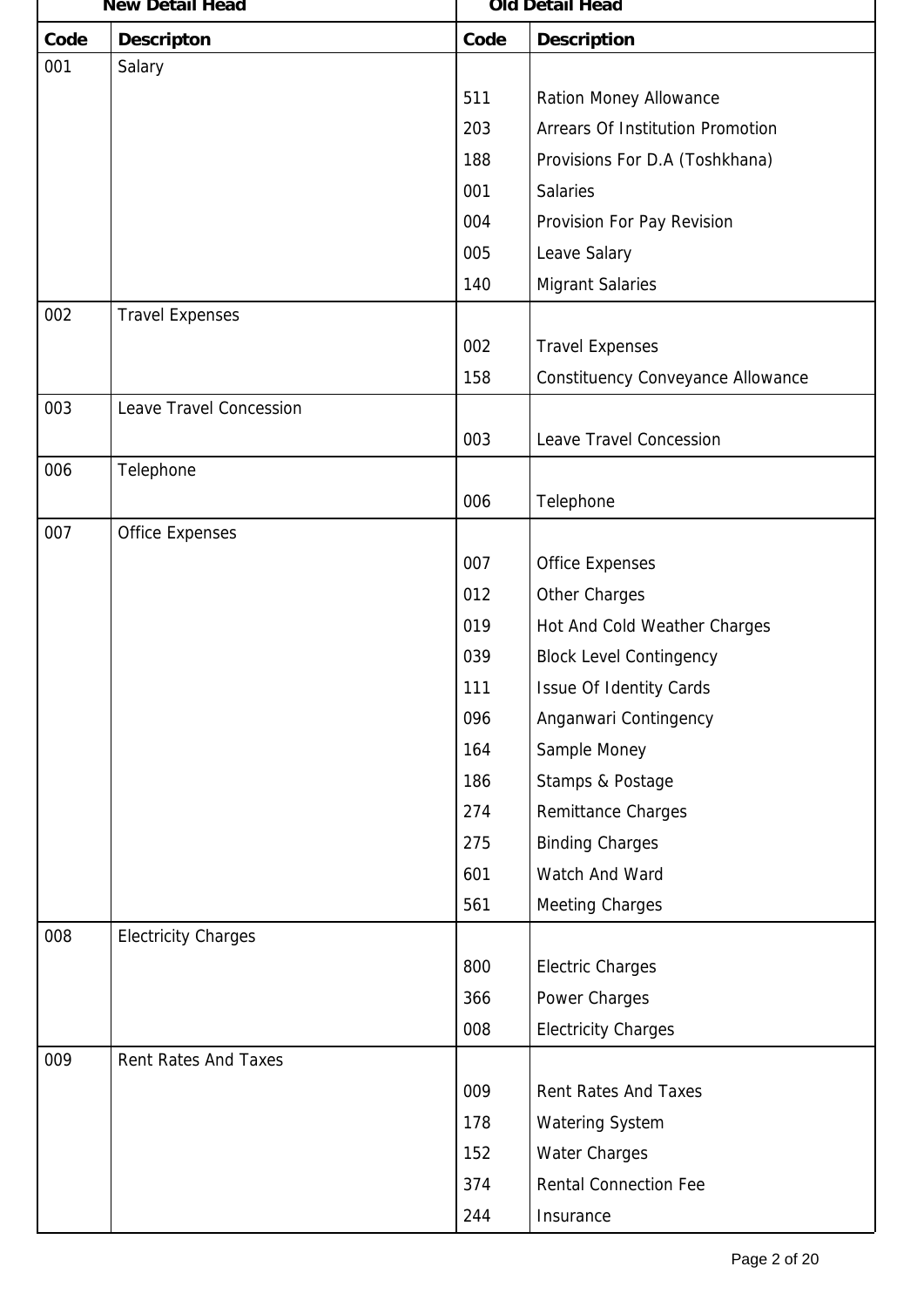| <b>New Detail Head</b> |                              | Old Detail Head |                                         |  |
|------------------------|------------------------------|-----------------|-----------------------------------------|--|
| Code                   | <b>Descripton</b>            | Code            | <b>Description</b>                      |  |
|                        |                              | 239             | Provision For Rent Of Chakroi Farm      |  |
|                        |                              | 413             | <b>Commission To Vendors</b>            |  |
|                        |                              | 417             | Rent From Industrial Estates            |  |
|                        |                              | 671             | Lottery Expenses                        |  |
|                        |                              | 653             | Group Janta Insurance                   |  |
|                        |                              | 654             | Group Mediclaim Insurance               |  |
|                        |                              | 615             | <b>Building Charges</b>                 |  |
|                        |                              | 900             | <b>Entry Tax</b>                        |  |
| 010                    | <b>Material And Supplies</b> |                 |                                         |  |
|                        |                              | 604             | Antiquities                             |  |
|                        |                              | 595             | Saffron                                 |  |
|                        |                              | 575             | Prosthetic Aid                          |  |
|                        |                              | 560             | Fertilizer                              |  |
|                        |                              | 564             | Defence Stores                          |  |
|                        |                              | 568             | <b>Officers Mess</b>                    |  |
|                        |                              | 597             | Nutrition                               |  |
|                        |                              | 623             | <b>Hospital Accessories</b>             |  |
|                        |                              | 403             | <b>Press Material</b>                   |  |
|                        |                              | 429             | Medicine For Migrant Camps              |  |
|                        |                              | 459             | Common Hospital Material                |  |
|                        |                              | 243             | <b>Utensils &amp; Cooking Equipment</b> |  |
|                        |                              | 247             | <b>Medical Kits</b>                     |  |
|                        |                              | 261             | Purchase Of Stock And Store             |  |
|                        |                              | 268             | Production Of Films                     |  |
|                        |                              | 388             | A V Aids                                |  |
|                        |                              | 353             | Purchase Of Opium                       |  |
|                        |                              | 147             | <b>Health Education Material</b>        |  |
|                        |                              | 148             | Kit Bags                                |  |
|                        |                              | 157             | X-ray Films And Chemicals               |  |
|                        |                              | 162             | Purchase Of Samples                     |  |
|                        |                              | 179             | Sowing And Planting                     |  |
|                        |                              | 166             | Medicine                                |  |
|                        |                              | 177             | <b>Plant Material</b>                   |  |
|                        |                              | 171             | Manure                                  |  |
|                        |                              | 174             | Spray Of Orchards                       |  |
|                        |                              | 187             | Purchase Of Art/Exhibition Material     |  |
|                        |                              | 199             | Purchase Of Hard Coke                   |  |
|                        |                              | 209             | Installation Of Rax                     |  |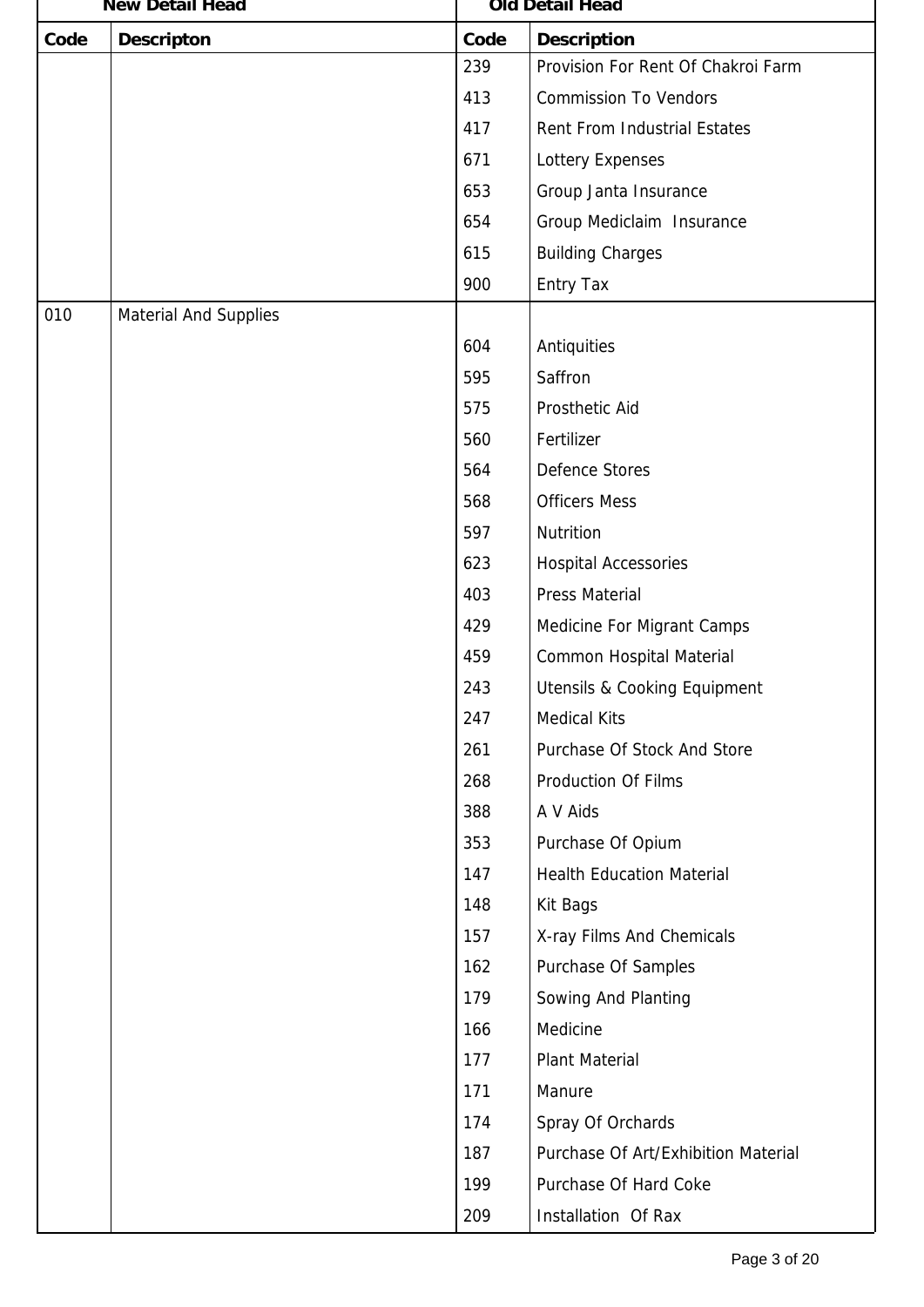|      | <b>New Detail Head</b>                   |      | Old Detail Head                                                       |
|------|------------------------------------------|------|-----------------------------------------------------------------------|
| Code | <b>Descripton</b>                        | Code | <b>Description</b>                                                    |
|      |                                          | 267  | Purchase Of Photographic Material                                     |
|      |                                          | 207  | Radio Pharmaceuticals And Isotopes                                    |
|      |                                          | 208  | Photography And Medical                                               |
|      |                                          | 226  | Chemicals                                                             |
|      |                                          | 328  | Medical Record Material                                               |
|      |                                          | 329  | Laboratory Material                                                   |
|      |                                          | 286  | <b>Working Dress</b>                                                  |
|      |                                          | 303  | <b>Working Dress</b>                                                  |
|      |                                          | 010  | Material & Supplies                                                   |
|      |                                          | 018  | Teaching & Learning/M S                                               |
|      |                                          | 026  | <b>Chemicals And Glassware</b>                                        |
|      |                                          | 034  | Spares And Commadities                                                |
|      |                                          | 064  | Direction & Administration Director<br>Handloom & Subordinate Offices |
|      |                                          | 065  | Sports Articles/Sports Fund                                           |
|      |                                          | 066  | Artifacts                                                             |
|      |                                          | 072  | Bedding & Clothing                                                    |
|      |                                          | 073  | Miscellaneous Items/Advances                                          |
|      |                                          | 107  | Cost Of Cocoons                                                       |
|      |                                          | 083  | Fodder Development                                                    |
|      |                                          | 084  | Purchase Of Bird Feed                                                 |
|      |                                          | 087  | Feed And Fodder                                                       |
|      |                                          | 112  | <b>Raw Material</b>                                                   |
|      |                                          | 109  | Cost Of Pesticides                                                    |
|      |                                          | 126  | Anti Termite Treatment                                                |
|      |                                          | 127  | Saplings                                                              |
|      |                                          | 142  | Bedding & Clothing                                                    |
|      |                                          | 135  | Polygreen House                                                       |
| 011  | <b>Books Periodicals And Publication</b> |      |                                                                       |
|      |                                          | 144  | Publication                                                           |
|      |                                          | 044  | Libraries                                                             |
|      |                                          | 049  | Purchase Of Law Books                                                 |
|      |                                          | 011  | <b>Books And Periodicals</b>                                          |
|      |                                          | 285  | Printing Of Law Reporters                                             |
|      |                                          | 398  | Purchase Of Library Books                                             |
| 014  | Pol                                      |      |                                                                       |
|      |                                          | 569  | <b>Lubrication Charges</b>                                            |
|      |                                          | 602  | <b>Fuel Charges</b>                                                   |
|      |                                          |      |                                                                       |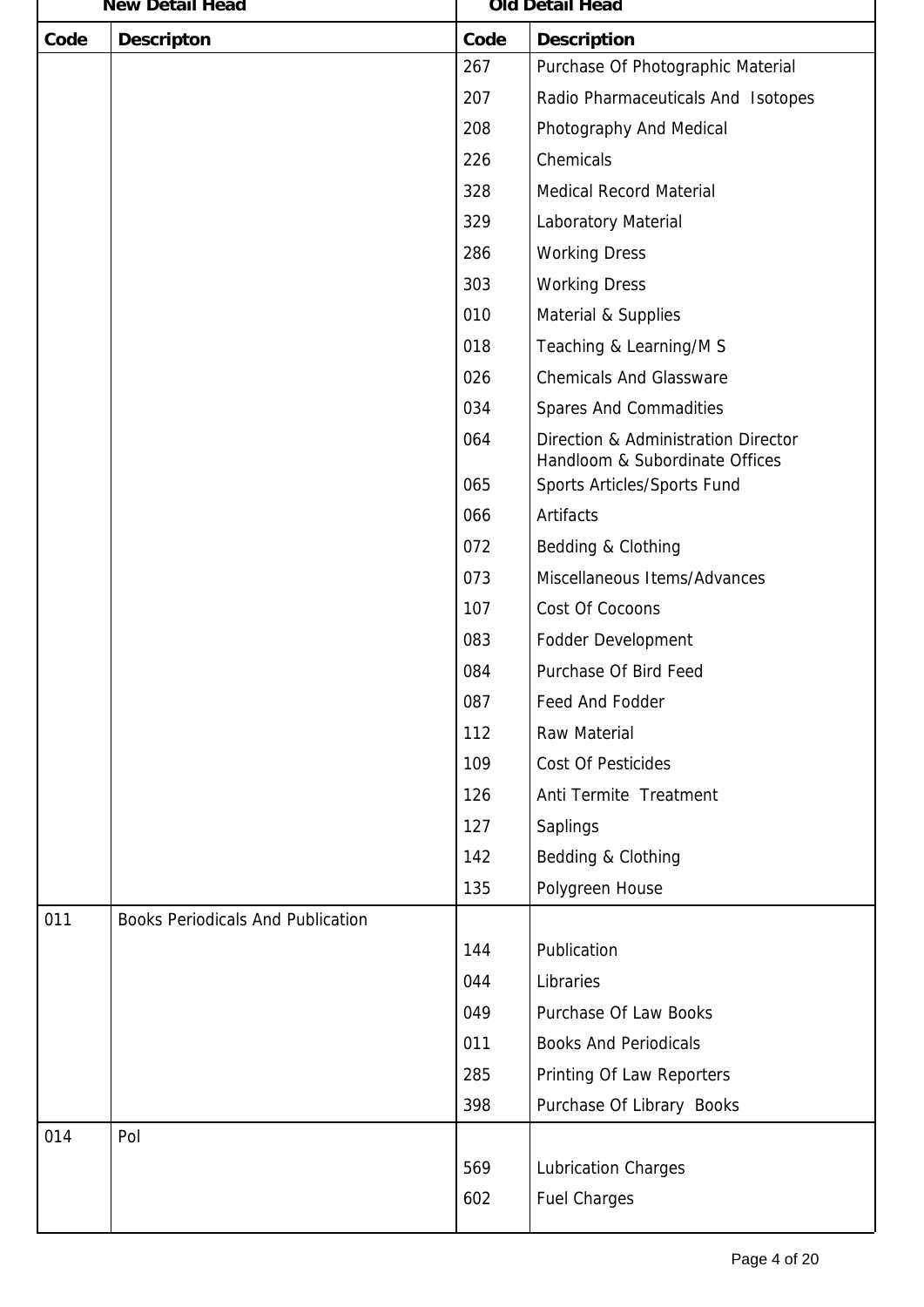| <b>New Detail Head</b> |                             | <b>Old Detail Head</b> |                                                                                                      |
|------------------------|-----------------------------|------------------------|------------------------------------------------------------------------------------------------------|
| Code                   | <b>Descripton</b>           | Code                   | <b>Description</b>                                                                                   |
|                        |                             | 184                    | Mains. Of Vehcle                                                                                     |
|                        |                             | 013                    | Maintenance Of Vehicle                                                                               |
|                        |                             | 014                    | POL                                                                                                  |
|                        |                             | 030                    | Maintenance Fuel Of Fire Appliance                                                                   |
| 017                    | Honorarium And Remuneration |                        |                                                                                                      |
|                        |                             | 017                    | Honorarium                                                                                           |
|                        |                             | 035                    | Maintenance Allowance                                                                                |
|                        |                             | 085                    | Remuneration                                                                                         |
|                        |                             | 230                    | Honorarium To S P O S / V D C S                                                                      |
|                        |                             | 599                    | Honararium To Anganwari Workers                                                                      |
|                        |                             | 600                    | Honararium To Anganwari Helpers                                                                      |
|                        |                             | 642                    | Incentives For SOG/JKVP                                                                              |
|                        |                             | 409                    | Remuneration To I I World War Warriors                                                               |
|                        |                             | 241                    | S.P.O.Grade I                                                                                        |
| 020                    | Machinery And Equipment     |                        |                                                                                                      |
|                        |                             | 237                    | <b>Security Equipments</b>                                                                           |
|                        |                             | 250                    | <b>Wireless Sets</b>                                                                                 |
|                        |                             | 265                    | Camp Equipments                                                                                      |
|                        |                             | 282                    | Purchase Of Film/Video Equipments                                                                    |
|                        |                             | 386                    | Spare Parts                                                                                          |
|                        |                             | 369                    | Purchase & Installation Of Meters                                                                    |
|                        |                             | 372                    | Purchase Of G.Set                                                                                    |
|                        |                             | 460                    | Electric/Mechinery/Stationery Spares                                                                 |
|                        |                             | 509                    | Purchase Of Water Cooler                                                                             |
|                        |                             | 651                    | Cost Of Boat                                                                                         |
|                        |                             | 618                    | Purchase Of Generator Sets                                                                           |
|                        |                             | 222                    | <b>Communication Mobilization</b>                                                                    |
|                        |                             | 324                    | Purchase Of G. Set                                                                                   |
|                        |                             | 325                    | Centre Health System                                                                                 |
|                        |                             | 310                    | Cost Of Fans                                                                                         |
|                        |                             | 311                    | Cost Of Fans And Window Panes                                                                        |
|                        |                             | 330                    | <b>Surgical Instruments</b>                                                                          |
|                        |                             | 331                    | <b>Bio-medical Spares</b>                                                                            |
|                        |                             | 332                    | <b>Energy And Communication Radio</b><br>Pharmaceticals And Sotops Photography<br><b>And Medical</b> |
|                        |                             | 172                    | Survey Instruments                                                                                   |
|                        |                             | 170                    | Tools Impliments                                                                                     |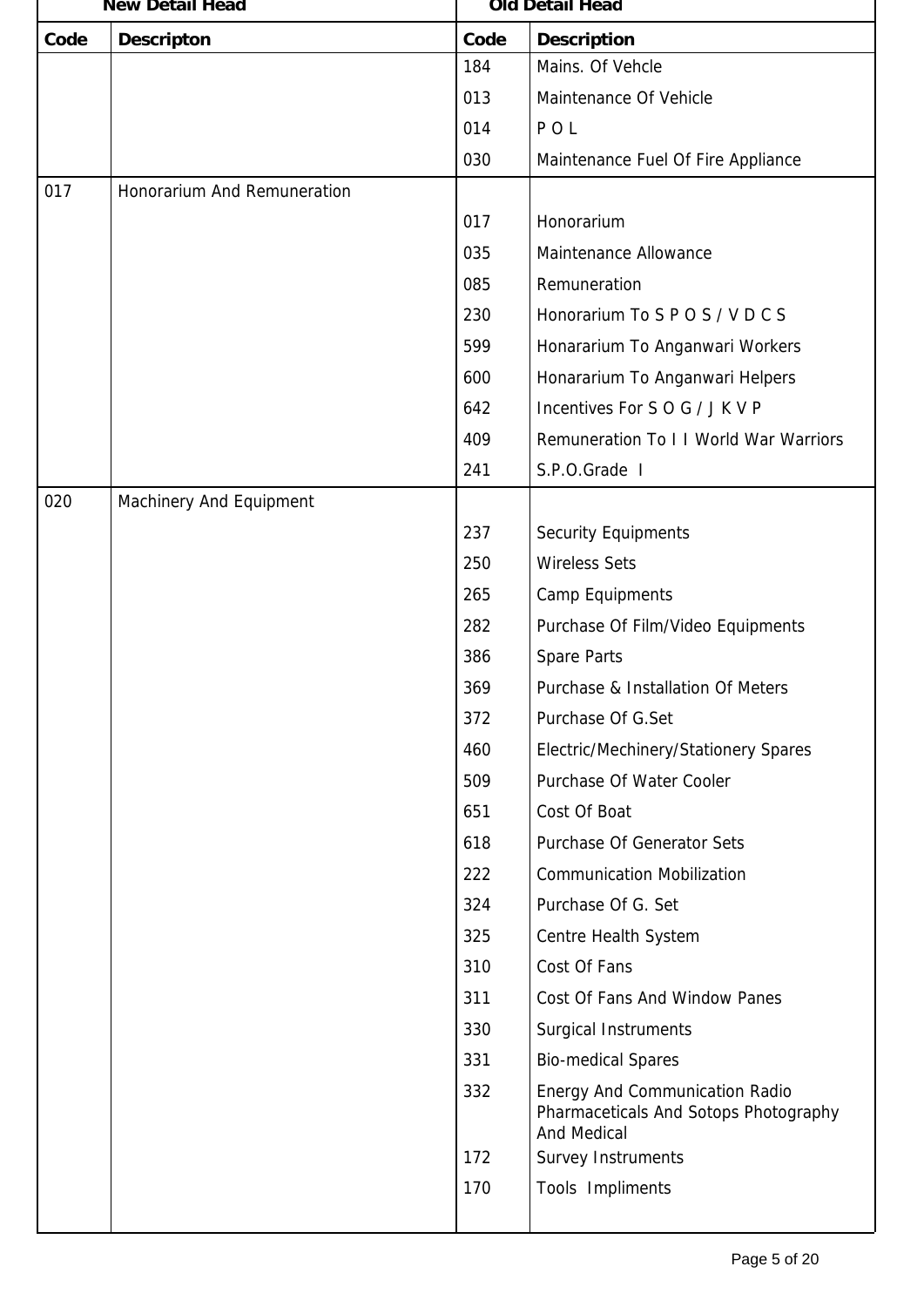|      | <b>New Detail Head</b>         |      | Old Detail Head                           |  |  |
|------|--------------------------------|------|-------------------------------------------|--|--|
| Code | <b>Descripton</b>              | Code | <b>Description</b>                        |  |  |
|      |                                | 153  | <b>Blood Bank Equipment</b>               |  |  |
|      |                                | 272  | Gen.Set                                   |  |  |
|      |                                | 235  | <b>Communication Equipment</b>            |  |  |
|      |                                | 063  | Tools & Plants                            |  |  |
|      |                                | 114  | <b>Hospital Accessories</b>               |  |  |
|      |                                | 020  | Machinery & Equipment                     |  |  |
|      |                                | 031  | Imported Equipment Schmes                 |  |  |
|      |                                | 033  | EPABX                                     |  |  |
| 021  | Training                       |      |                                           |  |  |
|      |                                | 021  | Training                                  |  |  |
|      |                                | 123  | I A S Probation Course                    |  |  |
|      |                                | 200  | K A S Induction/Foundational Course       |  |  |
|      |                                | 584  | Coaching/Guidance                         |  |  |
|      |                                | 548  | <b>Farmers Training</b>                   |  |  |
|      |                                | 420  | Judicial Officer Trg./Conference Expenses |  |  |
|      |                                | 254  | <b>Coaching Classes</b>                   |  |  |
| 022  | Camps, Seminars And Conference |      |                                           |  |  |
|      |                                | 389  | <b>Games Recreation</b>                   |  |  |
|      |                                | 356  | <b>Braille Day Celebration</b>            |  |  |
|      |                                | 404  | Road Safety Week                          |  |  |
|      |                                | 438  | <b>Consumer Protection Activities</b>     |  |  |
|      |                                | 416  | Seminars And Training                     |  |  |
|      |                                | 490  | National Conference Of State Pscs         |  |  |
|      |                                | 547  | Cultural Programme                        |  |  |
|      |                                | 570  | Queen's Baton Relay                       |  |  |
|      |                                | 581  | <b>Recruitment Rallies</b>                |  |  |
|      |                                | 582  | Carreer Development                       |  |  |
|      |                                | 576  | <b>Cultural Show</b>                      |  |  |
|      |                                | 577  | <b>Co-curricular Activites</b>            |  |  |
|      |                                | 572  | Exhibition                                |  |  |
|      |                                | 619  | Debate / Seminar                          |  |  |
|      |                                | 610  | <b>Departmental Functions</b>             |  |  |
|      |                                | 634  | Prison Duty Meet                          |  |  |
|      |                                | 661  | Illumination                              |  |  |
|      |                                | 196  | Development Of Adventure Tourism          |  |  |
|      |                                | 312  | <b>Establishment Of Camps</b>             |  |  |
|      |                                | 116  | Presiding Officers Conference             |  |  |
|      |                                | 117  | Holding Of Tripartite Conference          |  |  |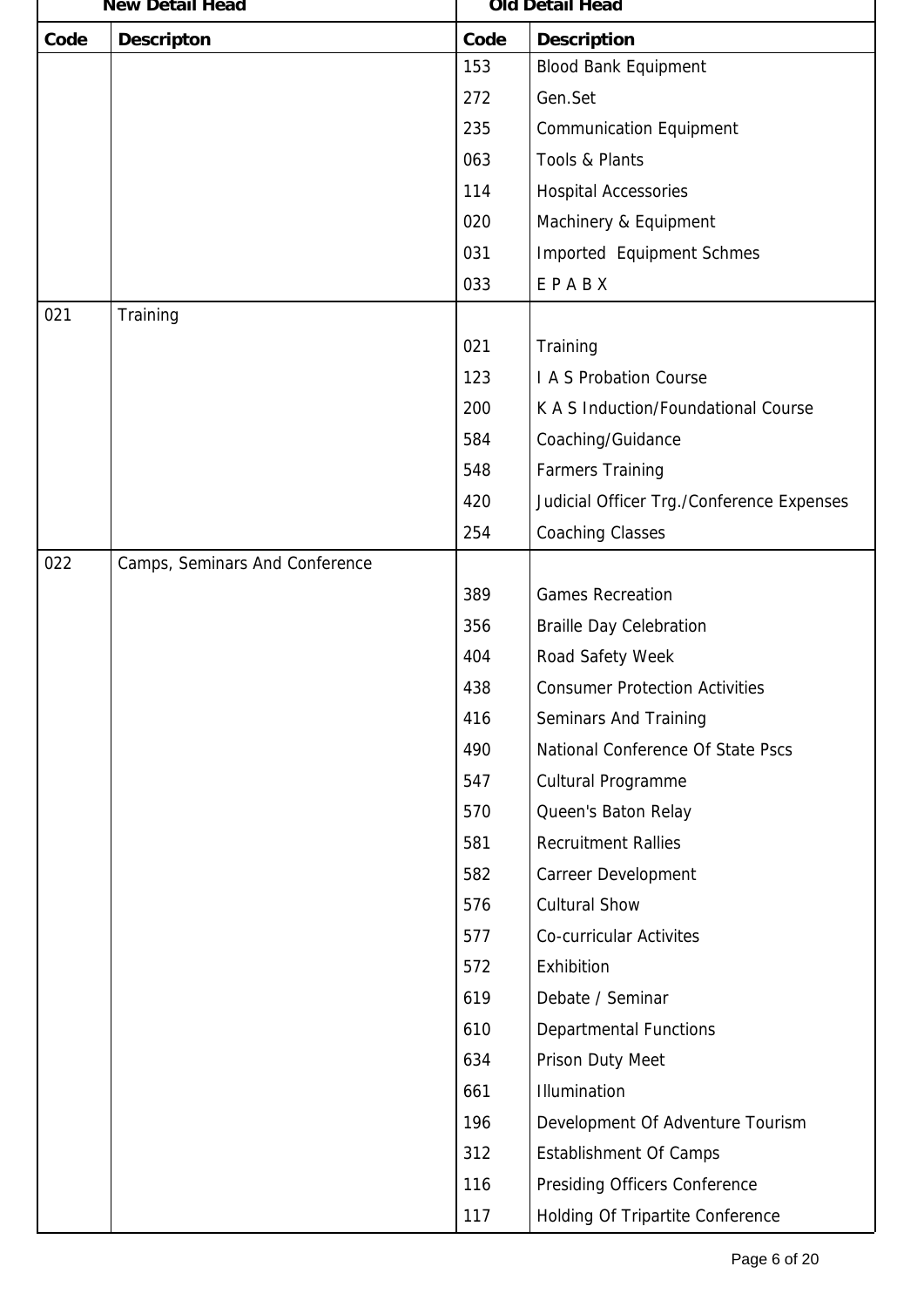|      | <b>New Detail Head</b> |      | Old Detail Head                                                  |  |  |
|------|------------------------|------|------------------------------------------------------------------|--|--|
| Code | <b>Descripton</b>      | Code | <b>Description</b>                                               |  |  |
|      |                        | 129  | <b>Science Exhibition</b>                                        |  |  |
|      |                        | 105  | Panchayat Conference/Seminar                                     |  |  |
|      |                        | 022  | Organisation Of Camps Etc                                        |  |  |
|      |                        | 024  | <b>Activities</b>                                                |  |  |
|      |                        | 015  | <b>Education Tour</b>                                            |  |  |
|      |                        | 999  | Kashmir Darshan                                                  |  |  |
| 023  | Maintenance & Repairs  |      |                                                                  |  |  |
|      |                        | 942  | Maintenance Of Secretariat Lifts                                 |  |  |
|      |                        | 016  | Repair And Mainteneace                                           |  |  |
|      |                        | 023  | Maintenance & Repairs                                            |  |  |
|      |                        | 040  | Repairs And Restoration                                          |  |  |
|      |                        | 056  | Maintenance Of Helicopter                                        |  |  |
|      |                        | 053  | <b>Renovation Charges</b>                                        |  |  |
|      |                        | 061  | Maintenance Of Nursaries                                         |  |  |
|      |                        | 093  | Operation And Maintenance Of Pump Sets                           |  |  |
|      |                        | 095  | <b>Repairs And Renewals</b>                                      |  |  |
|      |                        | 080  | Special Grant For Renovation Of M L A<br>Hostels, Jammu/Srinagar |  |  |
|      |                        | 086  | Maintenance Of A.C.                                              |  |  |
|      |                        | 293  | <b>Dyeing Charges</b>                                            |  |  |
|      |                        | 295  | Land Preparation And Harvesting                                  |  |  |
|      |                        | 322  | Maintenance Of Pumps                                             |  |  |
|      |                        | 314  | <b>Renovation Work</b>                                           |  |  |
|      |                        | 326  | Maintenance Of Building                                          |  |  |
|      |                        | 229  | Land Preparation And Harvesting                                  |  |  |
|      |                        | 193  | Maintenance Of Machinary                                         |  |  |
|      |                        | 258  | Khuls And Canals                                                 |  |  |
|      |                        | 284  | Modernisation Of Office                                          |  |  |
|      |                        | 289  | Upkeep Of Electric Machine                                       |  |  |
|      |                        | 290  | Modernisation Of Office                                          |  |  |
|      |                        | 291  | <b>Steam Charges</b>                                             |  |  |
|      |                        | 150  | <b>Washing Charges</b>                                           |  |  |
|      |                        | 139  | Maintenance Of Machinery                                         |  |  |
|      |                        | 146  | Spray Charges                                                    |  |  |
|      |                        | 155  | Maintenance Of Boilers (Central Heating<br>System)               |  |  |
|      |                        | 165  | <b>Repair Of Sewing Machines</b>                                 |  |  |
|      |                        | 649  | Maintenance Of Roads And Bridges                                 |  |  |
|      |                        | 627  | Maintt. Of Band                                                  |  |  |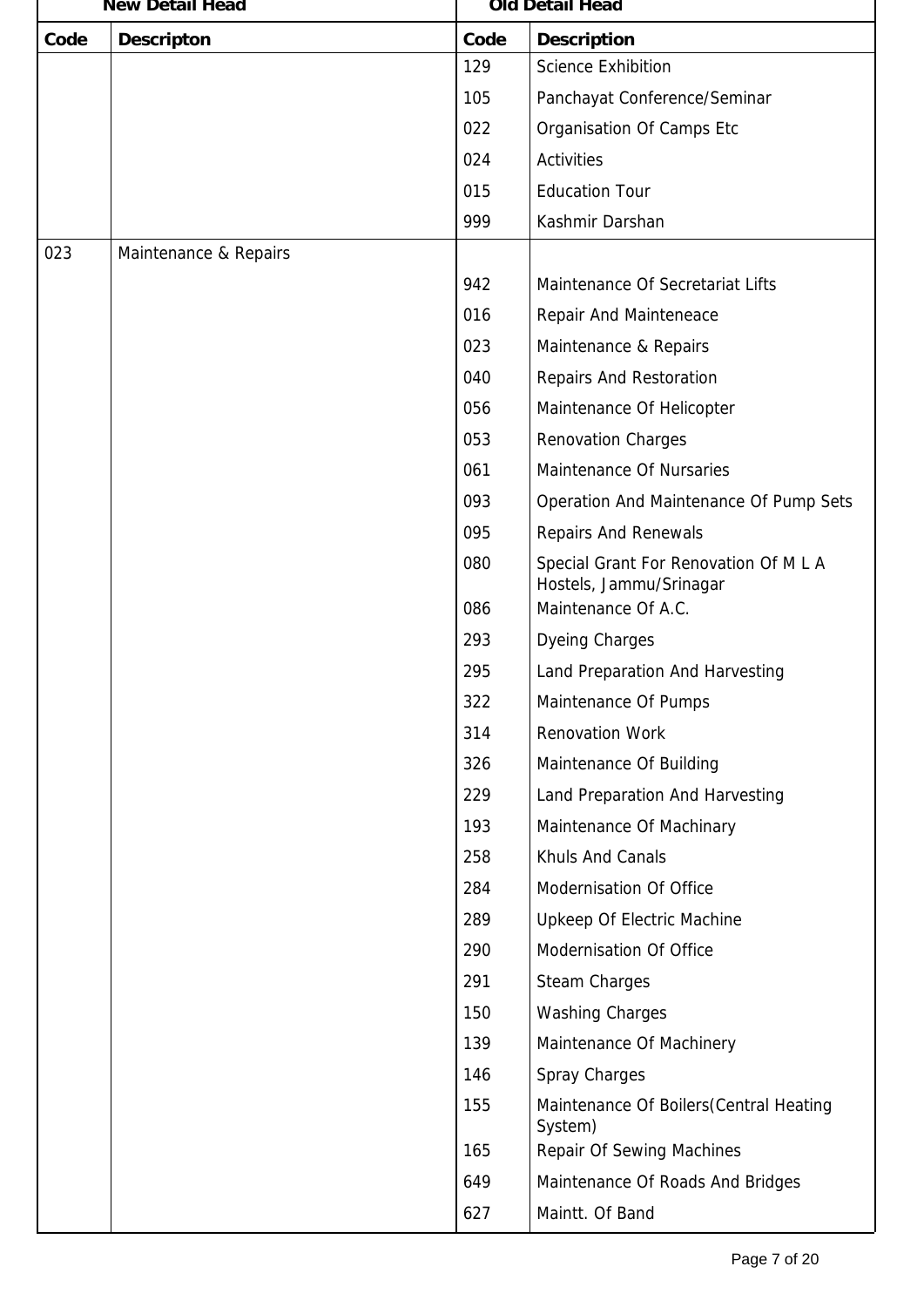| <b>New Detail Head</b> |                                  | Old Detail Head |                                                             |
|------------------------|----------------------------------|-----------------|-------------------------------------------------------------|
| Code                   | <b>Descripton</b>                | Code            | <b>Description</b>                                          |
|                        |                                  | 628             | Maintenance Of D.G.Sets                                     |
|                        |                                  | 629             | Maintenance Of Residentdial Quarters                        |
|                        |                                  | 603             | Maintanence Of Monuments                                    |
|                        |                                  | 605             | Maintenance Of Fish Farm                                    |
|                        |                                  | 579             | Repair Of Ballot Boxes                                      |
|                        |                                  | 554             | Maintenance Of Existing Projects                            |
|                        |                                  | 543             | Maintenance Of High Court                                   |
|                        |                                  | 501             | Repair Of Looms                                             |
|                        |                                  | 479             | Repair Of Looms                                             |
|                        |                                  | 482             | Maintenance Of Garden                                       |
|                        |                                  | 485             | Printing And Purchase Of Sculptures                         |
|                        |                                  | 525             | <b>Existing Power System</b>                                |
|                        |                                  | 526             | Maintenance Civil                                           |
|                        |                                  | 527             | Maintenance Mechanical                                      |
|                        |                                  | 426             | <b>Special Repairs</b>                                      |
|                        |                                  | 465             | Repair Of Buildings                                         |
|                        |                                  | 399             | Maintenance Of Sales Tax And Excise<br>Complex              |
|                        |                                  | 414             | Maintenance Of Weigh Bridge                                 |
|                        |                                  | 283             | Upkeep Of Electronic Machines                               |
|                        |                                  | 362             | Internet And Maintenance Of Website                         |
|                        |                                  | 368             | <b>Flood Precautionary Measures</b>                         |
| 025                    | Wages                            |                 |                                                             |
|                        |                                  | 202             | Provision For Daily Wagers                                  |
|                        |                                  | 204             | <b>Migrant Wages</b>                                        |
|                        |                                  | 025             | Wages                                                       |
| 028                    | Grant-In-Aid                     |                 |                                                             |
|                        |                                  | 028             | Grant-in-aid                                                |
|                        |                                  | 486             | Society For Communal Harmony                                |
|                        |                                  | 487             | President World Affairs Foundation Poorvi<br>Marg New Delhi |
|                        |                                  | 488             | <b>Red Cross Society</b>                                    |
| 029                    | Hospitality /Sumptuary Allowance |                 |                                                             |
|                        |                                  | 546             | Entertainment                                               |
|                        |                                  | 029             | <b>Hospitality /Sumptuary Allowance</b>                     |
|                        |                                  | 124             | Hosting Of Lunch And Dinner                                 |
|                        |                                  | 223             | <b>Sumptuary Allowance</b>                                  |
| 032                    | <b>Relief And Rehablitation</b>  |                 |                                                             |
|                        |                                  | 287             | <b>Unforeseen Expenses</b>                                  |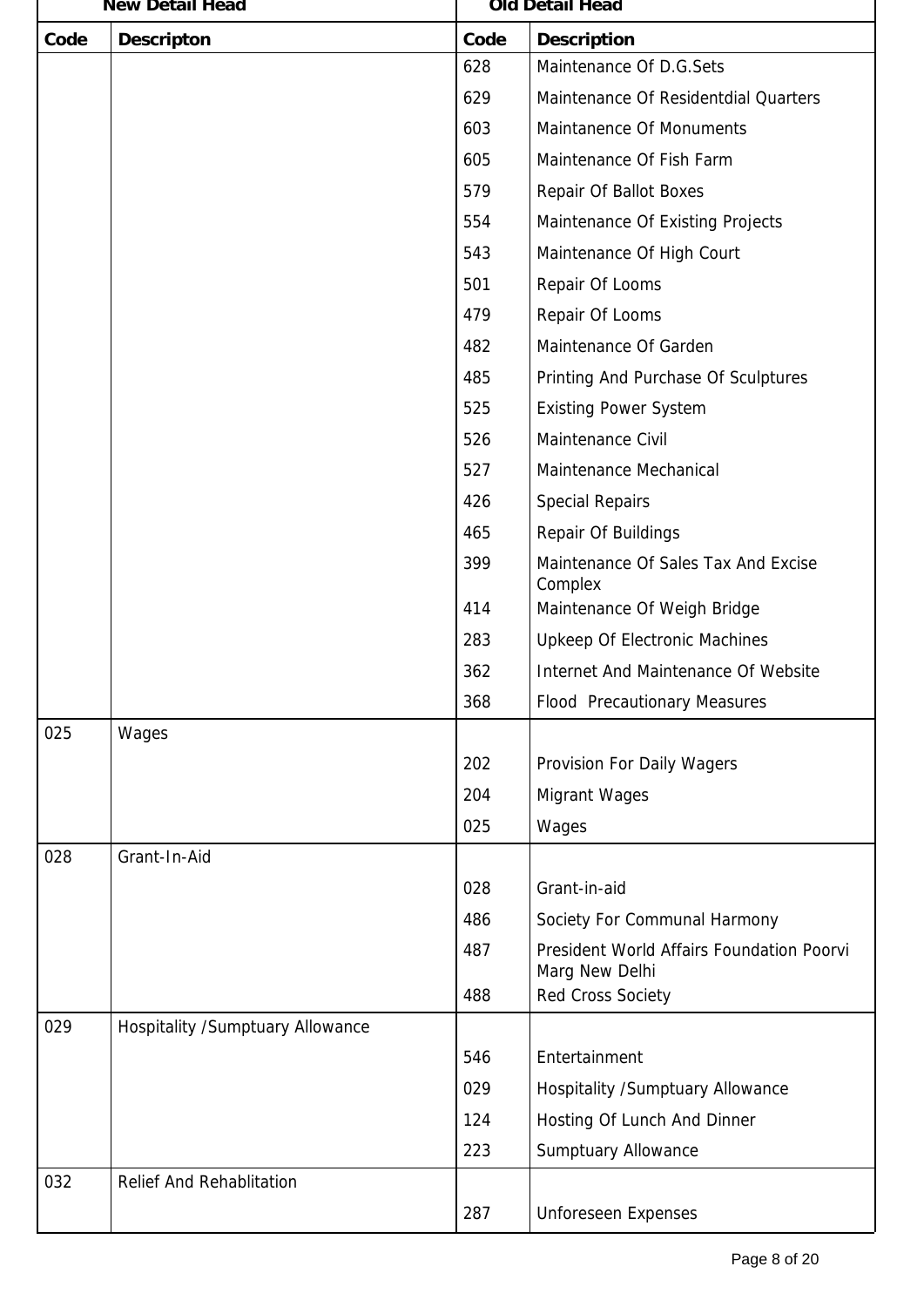|      | <b>New Detail Head</b>                   |      | Old Detail Head                                         |  |  |
|------|------------------------------------------|------|---------------------------------------------------------|--|--|
| Code | <b>Descripton</b>                        | Code | <b>Description</b>                                      |  |  |
|      |                                          | 082  | Relief To Labour                                        |  |  |
|      |                                          | 042  | Ex-gratia Relief                                        |  |  |
|      |                                          | 567  | Reformation And Rehabilitation                          |  |  |
|      |                                          | 609  | <b>Compensation To Furriers</b>                         |  |  |
|      |                                          | 645  | Relief To Grazers Of Hill Kaka                          |  |  |
|      |                                          | 646  | <b>Other Relief Measures</b>                            |  |  |
|      |                                          | 647  | Rehabilitation Of Widows/Orphans                        |  |  |
|      |                                          | 635  | Financial Assistance To War Widows                      |  |  |
|      |                                          | 643  | Rehabilitation Of Border Migrants                       |  |  |
|      |                                          | 665  | Welfare Of Handicaped                                   |  |  |
|      |                                          | 510  | Shifting Of Villages On Loc                             |  |  |
|      |                                          | 251  | Militia Relief                                          |  |  |
|      |                                          | 252  | Rehablitation                                           |  |  |
|      |                                          | 253  | <b>Revised Surrender Policy</b>                         |  |  |
|      |                                          | 279  | <b>Relief To Border Migrants</b>                        |  |  |
| 036  | Construction                             |      |                                                         |  |  |
|      |                                          | 256  | Erection Of Veer Bhomi                                  |  |  |
|      |                                          | 365  | Construction Of Pre-fab One Room<br><b>Tenaments</b>    |  |  |
|      |                                          | 387  | Hostel                                                  |  |  |
|      |                                          | 402  | Work Shop                                               |  |  |
|      |                                          | 408  | <b>Construction Of New Jails</b>                        |  |  |
|      |                                          | 672  | <b>Construction Of Sainik Sarai</b>                     |  |  |
|      |                                          | 613  | Lab Hostel                                              |  |  |
|      |                                          | 580  | Construction Of Flats At Sheikhpora                     |  |  |
|      |                                          | 036  | <b>Work Construction</b>                                |  |  |
|      |                                          | 710  | Pre-fire Balances                                       |  |  |
| 037  | Professional And Special Service Charges |      |                                                         |  |  |
|      |                                          | 943  | <b>Commission Charges Of Power Tariff</b><br>Collection |  |  |
|      |                                          | 037  | Professional And Special Services Charges               |  |  |
|      |                                          | 052  | <b>Examination Charges</b>                              |  |  |
|      |                                          | 047  | <b>Counsel Fee</b>                                      |  |  |
|      |                                          | 128  | Retainership                                            |  |  |
|      |                                          | 137  | Professional Service Charges                            |  |  |
|      |                                          | 296  | <b>Fee For Artists</b>                                  |  |  |
|      |                                          | 225  | <b>Tution Fee</b>                                       |  |  |
|      |                                          | 327  | Pay For Faculty Members                                 |  |  |
|      |                                          | 183  | Fee For Artists                                         |  |  |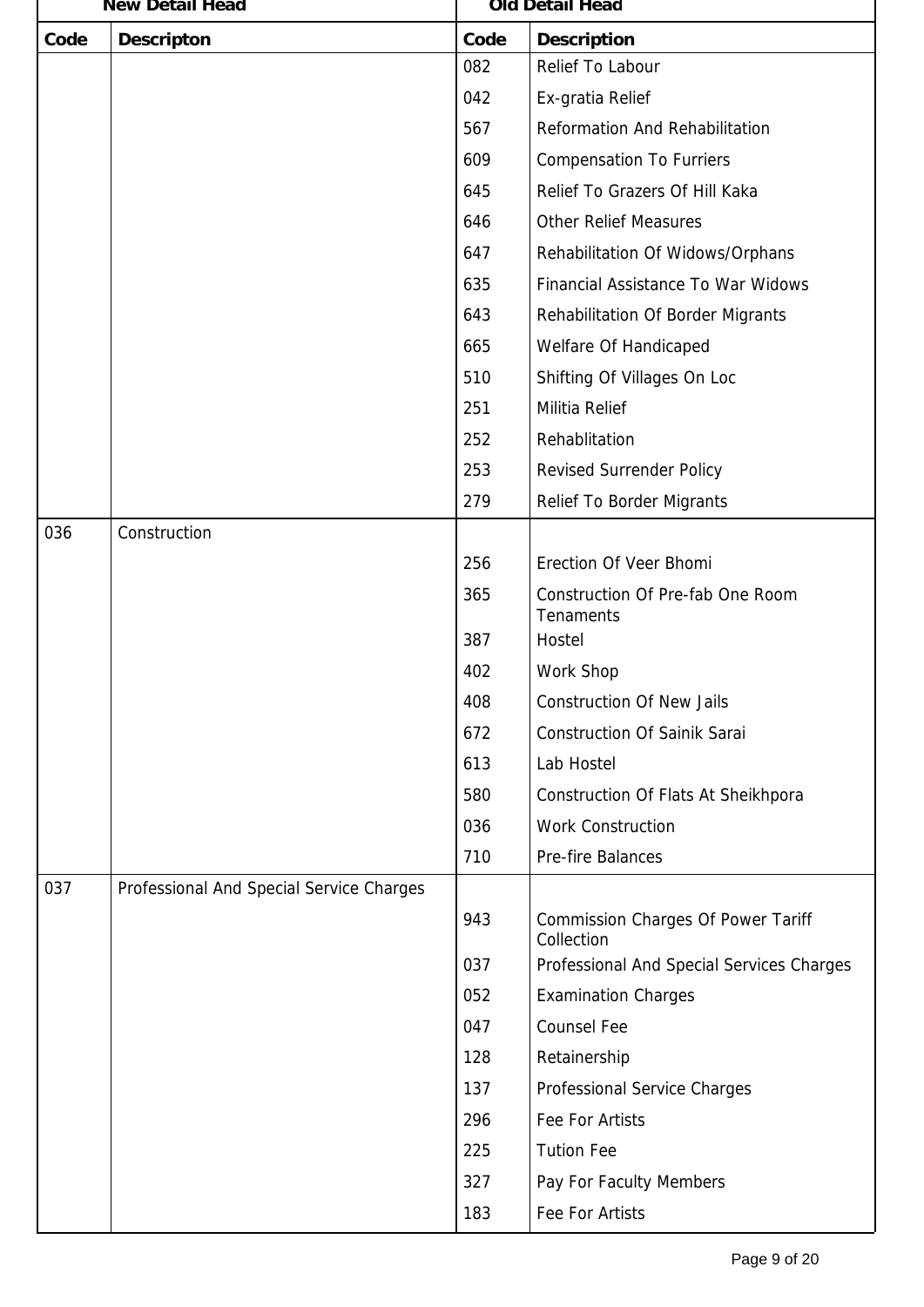|      | <b>New Detail Head</b>           |      | Old Detail Head                                     |  |
|------|----------------------------------|------|-----------------------------------------------------|--|
| Code | <b>Descripton</b>                | Code | <b>Description</b>                                  |  |
|      |                                  | 156  | Laundry                                             |  |
|      |                                  | 163  | Provision For Arrears To<br>Processor-cum-survivors |  |
|      |                                  | 154  | <b>Expert Charges</b>                               |  |
|      |                                  | 673  | Law, Prof. And Ss. Charges                          |  |
|      |                                  | 622  | Data Processing                                     |  |
|      |                                  | 470  | <b>Litigation Charges</b>                           |  |
|      |                                  | 425  | Project Report Consultency                          |  |
|      |                                  | 523  | <b>Guest Faculty</b>                                |  |
|      |                                  | 357  | <b>Special Expenses</b>                             |  |
|      |                                  | 276  | Discount                                            |  |
|      |                                  | 277  | Incentives                                          |  |
| 043  | Uniform                          |      |                                                     |  |
|      |                                  | 443  | Cost Of Uniforms                                    |  |
|      |                                  | 043  | <b>Uniforms</b>                                     |  |
| 046  | Purchase Of Vehicle              |      |                                                     |  |
|      |                                  | 041  | Purchase Of Vehicle                                 |  |
|      |                                  | 046  | Purchase Of Vehicle                                 |  |
|      |                                  | 151  | <b>Replacement Of Vehicles</b>                      |  |
|      |                                  | 462  | Purchase Of Motor Cycle                             |  |
| 047  | <b>Internal Vigilance</b>        |      |                                                     |  |
|      |                                  | 947  | Internal vigilance                                  |  |
| 048  | <b>Stationery And Printing</b>   |      |                                                     |  |
|      |                                  | 445  | Printing of Ration Tickets                          |  |
|      |                                  | 422  | <b>Stationery For Lecturers</b>                     |  |
|      |                                  | 624  | Printing Of Forms                                   |  |
|      |                                  | 173  | Printing Of Entry Tickets                           |  |
|      |                                  | 215  | Cost Of Paper & Maintenance                         |  |
|      |                                  | 347  | Ticket Counter & Computerisation System             |  |
|      |                                  | 288  | Cost Of Paper For Printing                          |  |
|      |                                  | 323  | Purchase Of O.P.D. Tickets                          |  |
|      |                                  | 335  | <b>Engineering Stationery</b>                       |  |
|      |                                  | 048  | <b>Stationery And Printing</b>                      |  |
|      |                                  | 027  | Cost Of Treasury Forms                              |  |
|      |                                  | 138  | Printing Of Forms And Payment Of Liability          |  |
|      |                                  | 143  | Departmental Forms                                  |  |
|      |                                  | 078  | <b>Distribution Of Forms</b>                        |  |
| 054  | <b>Furniture And Furnishings</b> |      |                                                     |  |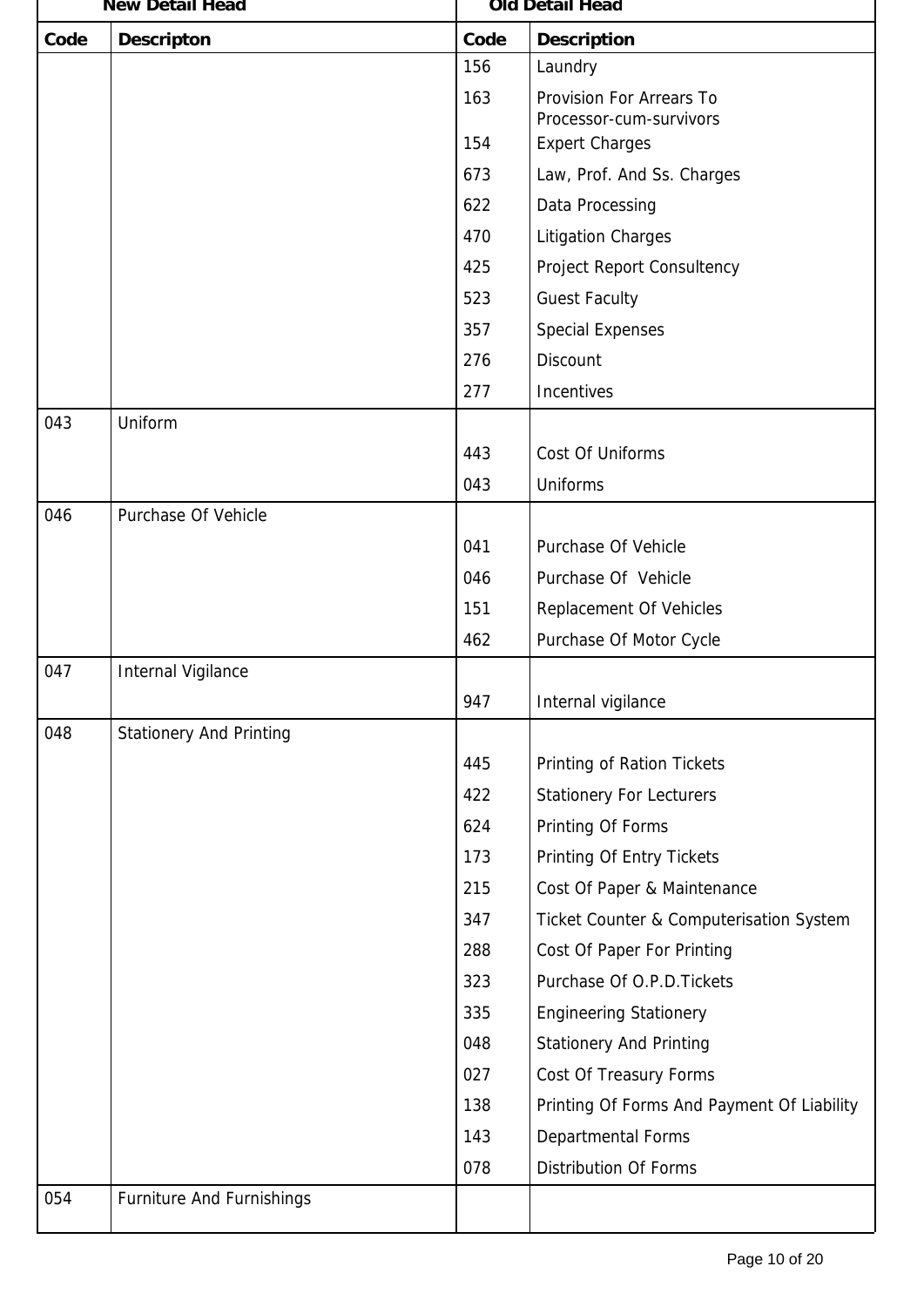|      | <b>New Detail Head</b>          |      | <b>Old Detail Head</b>                                                   |  |
|------|---------------------------------|------|--------------------------------------------------------------------------|--|
| Code | <b>Descripton</b>               | Code | <b>Description</b>                                                       |  |
|      |                                 | 054  | <b>Furniture And Furnishings</b>                                         |  |
|      |                                 | 297  | Furniture                                                                |  |
|      |                                 | 270  | Purchase Of Safes And Lockers                                            |  |
|      |                                 | 269  | Purchase Of Furniture                                                    |  |
| 057  | Purchase Of Helicopter          |      |                                                                          |  |
|      |                                 | 057  | Purchase Of Helicopter                                                   |  |
| 058  | <b>Secret Services Expenses</b> |      |                                                                          |  |
|      |                                 | 058  | Secret Service Expenses                                                  |  |
| 062  | <b>Food Grains</b>              |      |                                                                          |  |
|      |                                 | 062  | <b>Food Grains</b>                                                       |  |
|      |                                 | 300  | <b>Imported Rice</b>                                                     |  |
|      |                                 | 301  | <b>Imported Maize</b>                                                    |  |
|      |                                 | 302  | Imported Wheat (F.C.I.)                                                  |  |
|      |                                 | 306  | Jammu Wheat                                                              |  |
| 069  | Fuel For Helicopter             |      |                                                                          |  |
|      |                                 | 069  | Fuel For Helicopter                                                      |  |
| 070  | <b>Arms And Ammunition</b>      |      |                                                                          |  |
|      |                                 | 070  | <b>Arms And Ammunition</b>                                               |  |
| 071  | Medical Reimbursement           |      |                                                                          |  |
|      |                                 | 071  | Medical Reimbursement                                                    |  |
|      |                                 | 067  | Free Medical Aid                                                         |  |
|      |                                 | 120  | <b>Health Care</b>                                                       |  |
|      |                                 | 620  | Free Medical Aid To J&k Fire Services                                    |  |
| 079  | Stipend And Scholarship         |      | Personel                                                                 |  |
|      |                                 | 662  | <b>Stipend To Destitutes</b>                                             |  |
|      |                                 | 079  | Stipend And Scholarship                                                  |  |
|      |                                 | 149  | Stipends And Scholarship                                                 |  |
| 081  | Drugs And Instruments           |      |                                                                          |  |
|      |                                 | 081  | Drugs And Instruments                                                    |  |
|      |                                 | 118  | <b>Hospital Instruments</b>                                              |  |
|      |                                 | 119  | Instruments                                                              |  |
| 088  | <b>Welfare Fund</b>             |      |                                                                          |  |
|      |                                 | 088  | <b>Welfare Fund</b>                                                      |  |
|      |                                 | 068  | <b>Distress Fund</b>                                                     |  |
|      |                                 | 045  | Contribution Towards J & K Fire Service                                  |  |
|      |                                 |      | <b>Welfare Funds</b>                                                     |  |
|      |                                 | 197  | Matching Contribution Towards Class I V<br><b>Employees Welfare Fund</b> |  |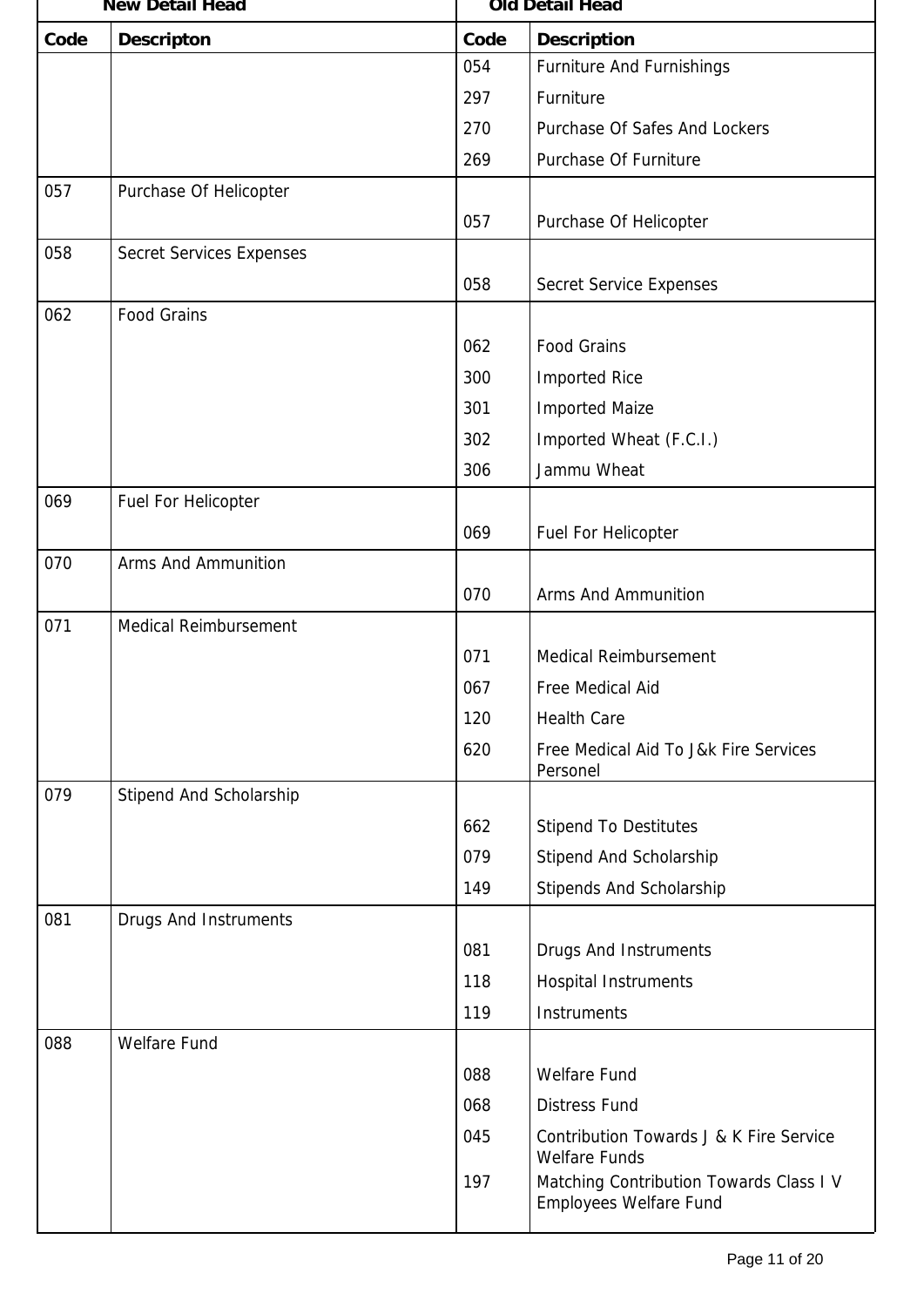|      | <b>New Detail Head</b>                  |      | Old Detail Head                                   |  |
|------|-----------------------------------------|------|---------------------------------------------------|--|
| Code | <b>Descripton</b>                       | Code | <b>Description</b>                                |  |
|      |                                         | 210  | <b>Retired Welfare Fund</b>                       |  |
|      |                                         | 249  | Police Welfare Fund                               |  |
|      |                                         | 447  | <b>Welfare Fund</b>                               |  |
| 089  | <b>Advertisement And Publicity</b>      |      |                                                   |  |
|      |                                         | 666  | Press Briefings                                   |  |
|      |                                         | 667  | Press Communique T.P. Services                    |  |
|      |                                         | 701  | <b>Facilitation Counter</b>                       |  |
|      |                                         | 637  | Counter Propaganda                                |  |
|      |                                         | 638  | Media Networking Entertainment                    |  |
|      |                                         | 639  | Radio & Television Spots                          |  |
|      |                                         | 621  | Press Briefing                                    |  |
|      |                                         | 565  | Media Management                                  |  |
|      |                                         | 161  | <b>Prepration Of Hoardings</b>                    |  |
|      |                                         | 346  | <b>Publicity Expenses</b>                         |  |
|      |                                         | 098  | <b>Advertisement And Publicity</b>                |  |
| 090  | Witness Expenses                        |      |                                                   |  |
|      |                                         | 090  | Witness Expenses                                  |  |
| 091  | <b>Provision For Dearness Allowance</b> |      |                                                   |  |
|      |                                         | 091  | Provision For Dearness Allowance                  |  |
|      |                                         | 945  | Provision For Dearness Allowance (Migrant)        |  |
| 092  | Celebration                             |      |                                                   |  |
|      |                                         | 092  | Celebration Of Completion Of4-5 Years Of<br>Govt. |  |
|      |                                         | 077  | Republic Day                                      |  |
|      |                                         | 141  | <b>Fairs And Festivals</b>                        |  |
|      |                                         | 213  | <b>Celebrations Of Teachers Day</b>               |  |
|      |                                         | 292  | Publicity Of Achievements Of Present<br>Govt.     |  |
|      |                                         | 632  | Pao (Main Sectt) Ministry Of Labour New<br>Delhi  |  |
|      |                                         | 636  | Fouji Melas                                       |  |
|      |                                         | 657  | <b>Presentation Of Tableaux</b>                   |  |
|      |                                         | 658  | Independence Day                                  |  |
|      |                                         | 682  | Golden Jubilee Celebration                        |  |
|      |                                         | 683  | Diamond Jubilee                                   |  |
| 094  | Elections To The Parliament/Assembly    | 094  | Elections To The Parliament/Assembly              |  |
| 103  | Office Equipments And Appliances,       |      |                                                   |  |
|      |                                         | 103  | <b>Office Equipments And Appliances</b>           |  |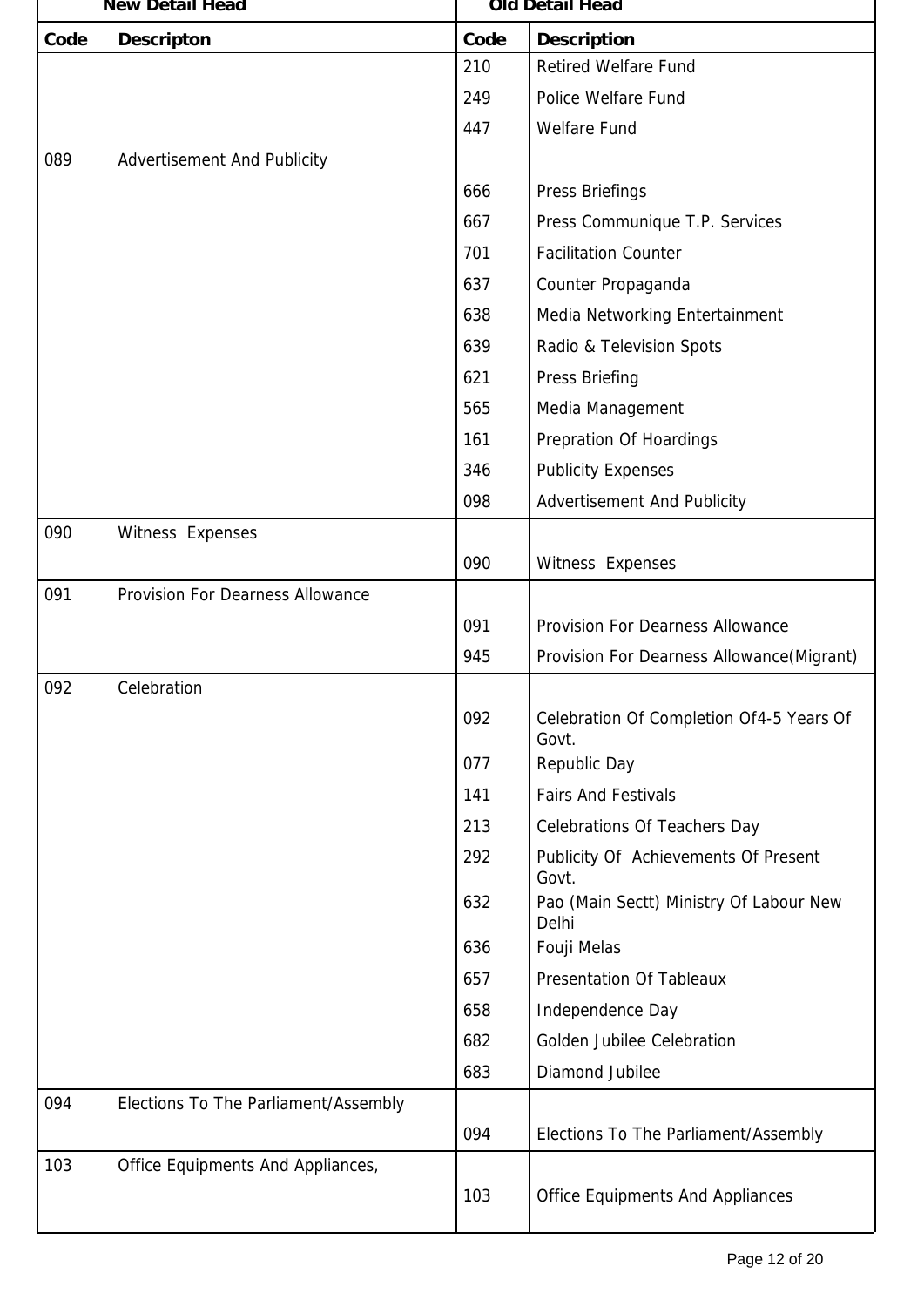|      | <b>New Detail Head</b>                    |      | Old Detail Head                    |  |
|------|-------------------------------------------|------|------------------------------------|--|
| Code | <b>Descripton</b>                         | Code | <b>Description</b>                 |  |
|      |                                           | 136  | Purchase Of Gestetner              |  |
|      |                                           | 050  | Purchase Of Fax Machine            |  |
|      |                                           | 055  | Typewriter Manual / Electronic     |  |
|      |                                           | 194  | Purchase Of Computers              |  |
|      |                                           | 195  | Purchase Of Photocopier            |  |
|      |                                           | 298  | Modernisation Of Office Equipments |  |
|      |                                           | 294  | <b>Office Automation</b>           |  |
|      |                                           | 652  | Computerisation                    |  |
|      |                                           | 257  | Printer                            |  |
|      |                                           | 354  | Purchase Of Printer                |  |
|      |                                           | 394  | Purchase Of Printer                |  |
| 104  | Land Compensation                         |      |                                    |  |
|      |                                           | 255  | Purchase Of Land                   |  |
|      |                                           | 617  | Purchase Of Land For Sainik Saraf  |  |
|      |                                           | 104  | Cost Of Land                       |  |
|      |                                           | 941  | Land Compensation                  |  |
| 106  | Panchayat Elections                       |      |                                    |  |
|      |                                           | 946  | Panchayat Elections                |  |
|      |                                           | 106  | Panchayat Elections                |  |
| 108  | Subsidy                                   |      |                                    |  |
|      |                                           | 108  | Subsidy                            |  |
| 110  | <b>Trasportation And Handling Charges</b> |      |                                    |  |
|      |                                           | 097  | <b>Transport Charges</b>           |  |
|      |                                           | 075  | Carriage Of Constabulary           |  |
|      |                                           | 145  | Freight Charges                    |  |
|      |                                           | 110  | Handling And Transport Charges     |  |
|      |                                           | 313  | Hiring Of Vehicles                 |  |
|      |                                           | 205  | Air Support.                       |  |
|      |                                           | 175  | Carriage                           |  |
|      |                                           | 566  | Pony Potter                        |  |
|      |                                           | 596  | Packing Charges                    |  |
| 113  | House Hold Expenditure                    |      |                                    |  |
|      |                                           | 483  | Other House Hold Expenditure       |  |
|      |                                           | 113  | House Hold Expenditure             |  |
| 115  | <b>Works</b>                              |      |                                    |  |
|      |                                           | 115  | Minor Works                        |  |
|      |                                           | 131  | <b>Works</b>                       |  |
|      |                                           | 074  | <b>Work Construction</b>           |  |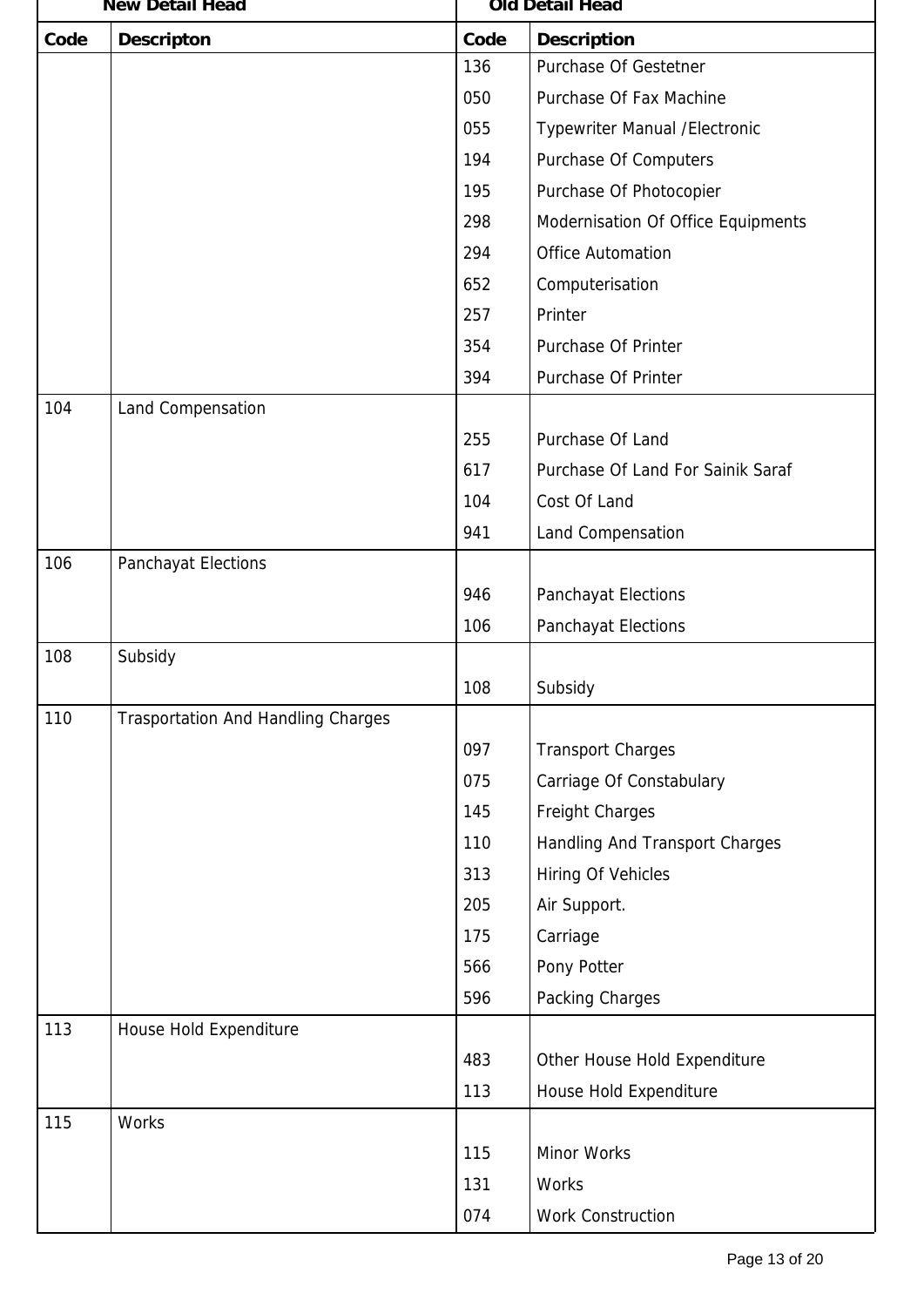|      | <b>New Detail Head</b>         |      | Old Detail Head                                       |  |  |
|------|--------------------------------|------|-------------------------------------------------------|--|--|
| Code | <b>Descripton</b>              | Code | <b>Description</b>                                    |  |  |
|      |                                | 189  | <b>Construction Of Check Dams</b>                     |  |  |
|      |                                | 190  | Water Harvesting Tank                                 |  |  |
|      |                                | 191  | <b>Earthern Ponds</b>                                 |  |  |
|      |                                | 181  | <b>Other Works</b>                                    |  |  |
|      |                                | 317  | Major Works                                           |  |  |
|      |                                | 236  | Civil Works                                           |  |  |
|      |                                | 299  | <b>Upgradation of TFCs</b>                            |  |  |
|      |                                | 337  | Roads Works                                           |  |  |
|      |                                | 522  | Roads And Inspection Hut                              |  |  |
|      |                                | 427  | <b>Electric Works</b>                                 |  |  |
|      |                                | 281  | <b>Building And Construction</b>                      |  |  |
|      |                                | 589  | Misc Works                                            |  |  |
|      |                                | 606  | Treatment Of Agriculture And<br>Non-agriculture Lands |  |  |
|      |                                | 555  | <b>Sceintfic Demarcation</b>                          |  |  |
|      |                                | 551  | Land Leveling                                         |  |  |
|      |                                | 552  | <b>Water Shed</b>                                     |  |  |
|      |                                | 553  | Water Logging                                         |  |  |
|      |                                | 655  | Infrastructural Development Of<br>NH-byepass          |  |  |
|      |                                | 644  | <b>Upgradation Of Police Hospitals</b>                |  |  |
| 121  | Lease & Boarding Charges       |      |                                                       |  |  |
|      |                                | 625  | Living Accomodation                                   |  |  |
|      |                                | 489  | Boarding And Lodging Charges                          |  |  |
|      |                                | 211  | Alternate Accomodation To Security Forces             |  |  |
|      |                                | 121  | Lease Charges                                         |  |  |
| 122  | Pocket Money                   |      |                                                       |  |  |
|      |                                | 122  | Pocket Money                                          |  |  |
| 130  | Cash Assistance                |      |                                                       |  |  |
|      |                                | 130  | Cash Assistance                                       |  |  |
| 132  | Civic Action Programme         |      |                                                       |  |  |
|      |                                | 132  | Civic Action Programme                                |  |  |
|      |                                | 133  | Municipality                                          |  |  |
|      |                                | 134  | Sanitation                                            |  |  |
|      |                                | 524  | <b>Infrastructural Facilities</b>                     |  |  |
|      |                                | 358  | Infrastructural Facilities For Migrant Camps          |  |  |
|      |                                | 351  | <b>Destruction Of Bhang</b>                           |  |  |
| 160  | Inspection And Testing Charges |      |                                                       |  |  |
|      |                                | 484  | <b>Finger Print</b>                                   |  |  |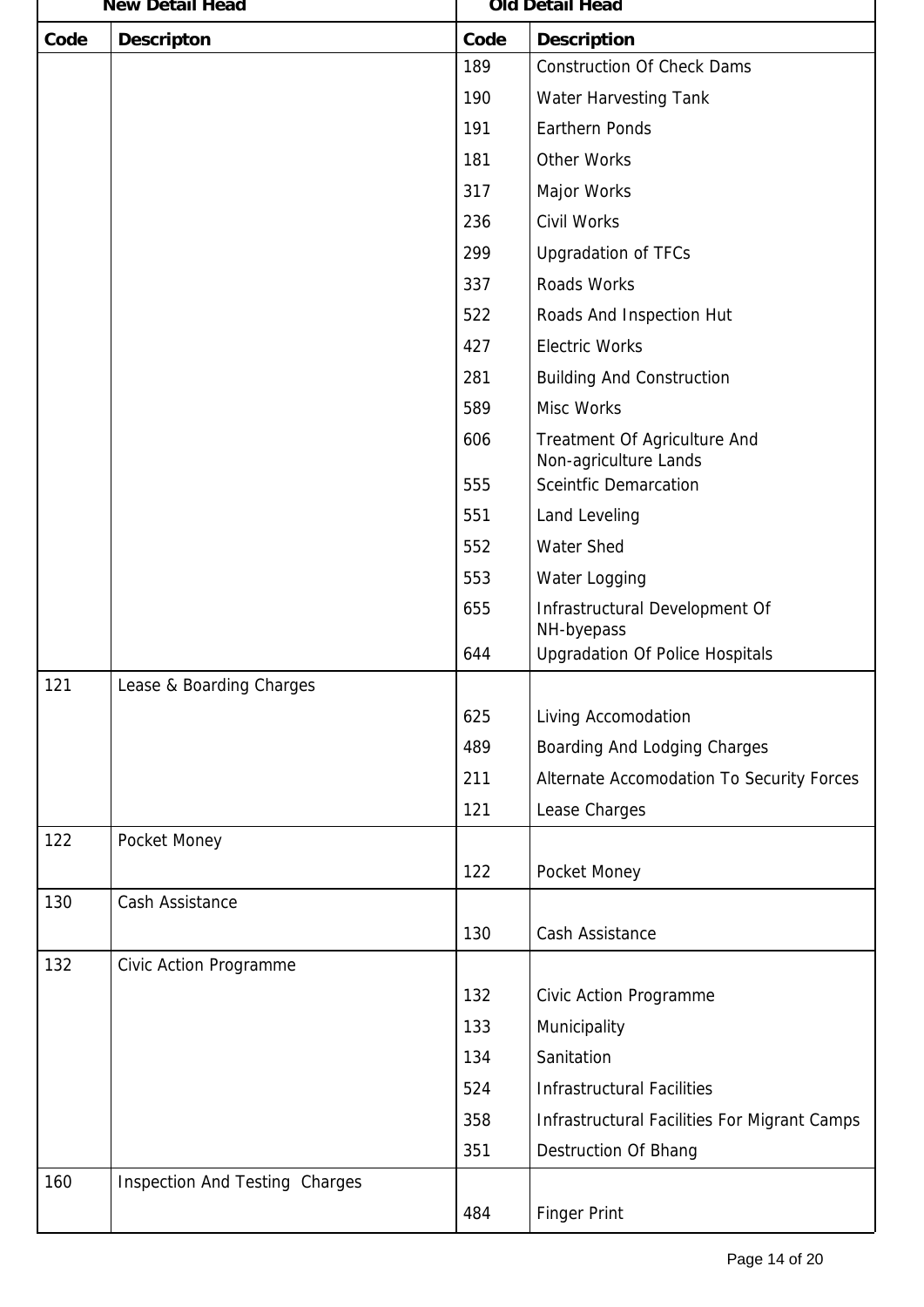|      | <b>New Detail Head</b>                  |      | <b>Old Detail Head</b>                 |  |  |
|------|-----------------------------------------|------|----------------------------------------|--|--|
| Code | <b>Descripton</b>                       | Code | <b>Description</b>                     |  |  |
|      |                                         | 573  | <b>Trade Test Charges</b>              |  |  |
|      |                                         | 160  | <b>Inspection Fee</b>                  |  |  |
| 180  | <b>Protection From Fire</b>             |      |                                        |  |  |
|      |                                         | 180  | <b>Protection From Fire</b>            |  |  |
| 185  | <b>Discretionary Grant</b>              |      |                                        |  |  |
|      |                                         | 185  | <b>Discretionary Grant</b>             |  |  |
| 201  | Interest                                |      |                                        |  |  |
|      |                                         | 201  | Interest                               |  |  |
| 212  | <b>Wages To Prisoners</b>               |      |                                        |  |  |
|      |                                         | 212  | <b>Wages To Prisoners</b>              |  |  |
| 214  | Payment On Account Of Detainues Outside |      |                                        |  |  |
|      |                                         | 214  | Payment On Account Of Detenues Outside |  |  |
| 216  | Purchase Of Power                       |      |                                        |  |  |
|      |                                         | 224  | <b>Fuel For Gas Turbine</b>            |  |  |
|      |                                         | 219  | Purchase Of Power From P D C           |  |  |
|      |                                         | 216  | Purchase Of Power                      |  |  |
|      |                                         | 125  | Renewable Energy Power                 |  |  |
| 218  | Elections                               |      |                                        |  |  |
|      |                                         | 218  | Election                               |  |  |
|      |                                         | 206  | <b>Election Incentives</b>             |  |  |
| 227  | Depreciation                            |      |                                        |  |  |
|      |                                         | 227  | Depreciation                           |  |  |
| 228  | <b>Diet Expenses</b>                    |      |                                        |  |  |
|      |                                         | 228  | <b>Diet Expenses</b>                   |  |  |
|      |                                         | 626  | <b>Diet Patients</b>                   |  |  |
|      |                                         | 407  | Special Medical Diet                   |  |  |
| 240  | Sale Proceeds                           |      |                                        |  |  |
|      |                                         | 515  | Sales Proceeds Of Agriculture Forms    |  |  |
|      |                                         | 516  | Sales Proceeds Of Potato Seeds         |  |  |
|      |                                         | 517  | Sales Proceeds Of Implements           |  |  |
|      |                                         | 518  | Sales Proceeds Of Pesticides           |  |  |
|      |                                         | 519  | Sales Proceeds Of Cotton Seeds         |  |  |
|      |                                         | 240  | Sale Proceeds Of Plant Protection      |  |  |
|      |                                         |      | Machinary                              |  |  |
|      |                                         | 307  | Jammu Paddy                            |  |  |
|      |                                         | 304  | Paddy                                  |  |  |
|      |                                         | 305  | Kashmir Wheat                          |  |  |
| 245  | Rent Of Hotels                          |      |                                        |  |  |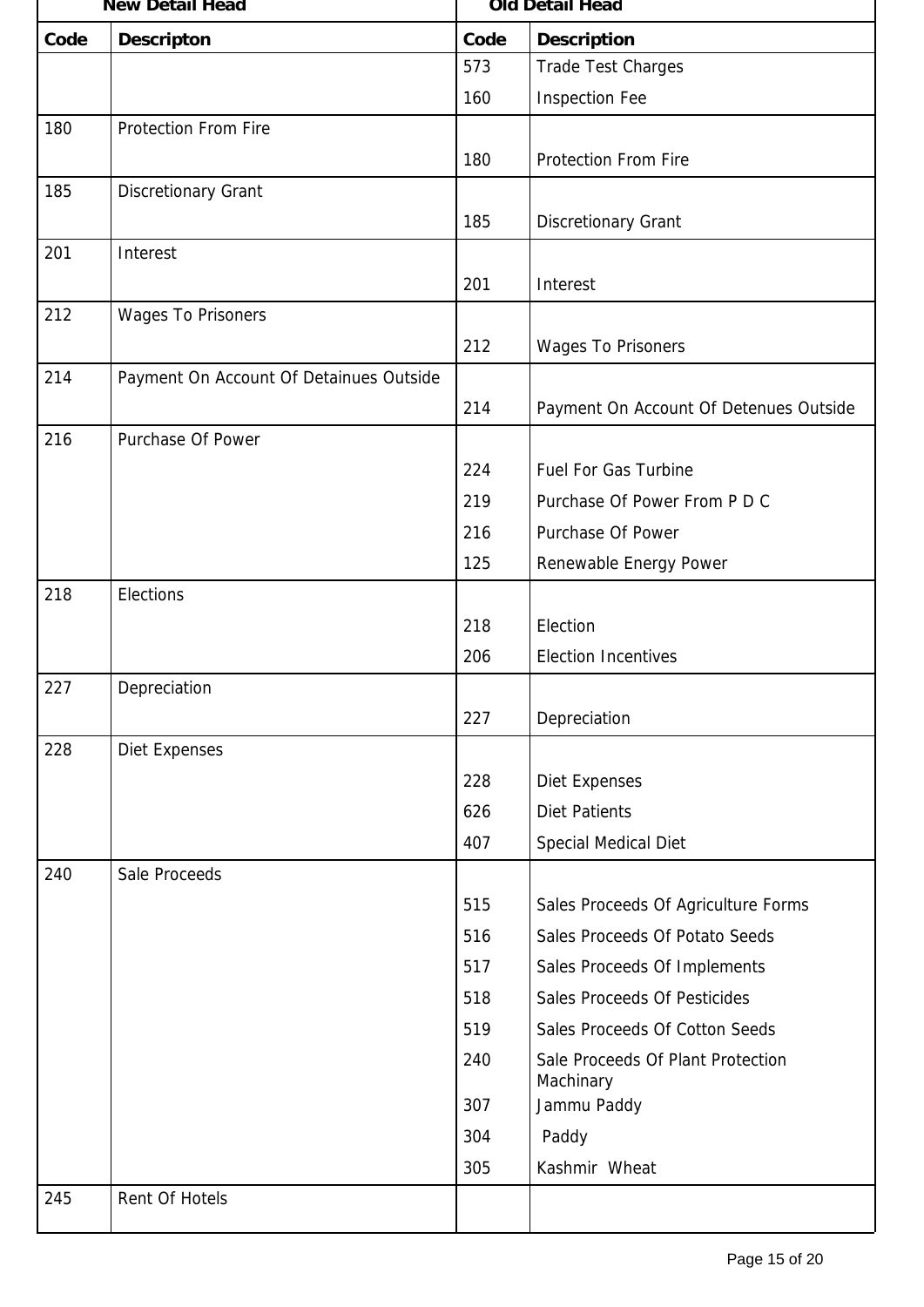|      | <b>New Detail Head</b>           |      | <b>Old Detail Head</b>                                                          |  |  |
|------|----------------------------------|------|---------------------------------------------------------------------------------|--|--|
| Code | <b>Descripton</b>                | Code | <b>Description</b>                                                              |  |  |
|      |                                  | 245  | Rent Of Hotels                                                                  |  |  |
| 246  | C.D.Pocket                       |      |                                                                                 |  |  |
|      |                                  | 246  | C.D.Pocket                                                                      |  |  |
| 259  | Live Stock                       |      |                                                                                 |  |  |
|      |                                  | 259  | Live Stock                                                                      |  |  |
|      |                                  | 352  | Maintenance. Of Dog Squad                                                       |  |  |
|      |                                  | 316  | Purchase Of Buffer Stock                                                        |  |  |
| 260  | Purchase Of Seed                 |      |                                                                                 |  |  |
|      |                                  | 260  | Purchase Of Seed                                                                |  |  |
|      |                                  | 100  | Paddy, Maize, Wheat And Other Seeds                                             |  |  |
|      |                                  | 101  | <b>Patato Seeds</b>                                                             |  |  |
|      |                                  | 038  | <b>Purchase Cottons Seed</b>                                                    |  |  |
| 266  | Dar/Border Posts                 |      |                                                                                 |  |  |
|      |                                  | 266  | Dar/Border Posts                                                                |  |  |
| 271  | Awards                           |      |                                                                                 |  |  |
|      |                                  | 271  | Awards                                                                          |  |  |
|      |                                  | 687  | <b>Talent Search-Cum-Innovation Award</b>                                       |  |  |
|      |                                  | 616  | Rewards                                                                         |  |  |
|      |                                  | 059  | Rewards                                                                         |  |  |
|      |                                  | 076  | <b>Gallantary Awards</b>                                                        |  |  |
| 273  | Penalties                        |      |                                                                                 |  |  |
|      |                                  | 273  | Penalties                                                                       |  |  |
|      |                                  | 278  | Panalties                                                                       |  |  |
| 309  | <b>Finance Commission Grants</b> |      |                                                                                 |  |  |
|      |                                  | 309  | <b>Finance Commission Grant</b>                                                 |  |  |
| 311  | <b>Cost Price</b>                |      |                                                                                 |  |  |
|      |                                  | 656  | <b>Cost Price</b>                                                               |  |  |
| 320  | Research And Survey              |      |                                                                                 |  |  |
|      |                                  | 544  | Survey And Census/Planning                                                      |  |  |
|      |                                  | 550  | <b>Adoptive Trials</b>                                                          |  |  |
|      |                                  | 495  | Survey And Investigation (Demarcation Of<br>Fields And Preparation Of Mpr /Apr) |  |  |
|      |                                  | 371  | <b>Adaptive Trails</b>                                                          |  |  |
|      |                                  | 320  | Research/Survey                                                                 |  |  |
|      |                                  | 176  | Demarcation                                                                     |  |  |
| 342  | Amar Nath Yatra                  |      |                                                                                 |  |  |
|      |                                  | 342  | Amarnath Yatra                                                                  |  |  |
| 360  | Air Lift Charges                 |      |                                                                                 |  |  |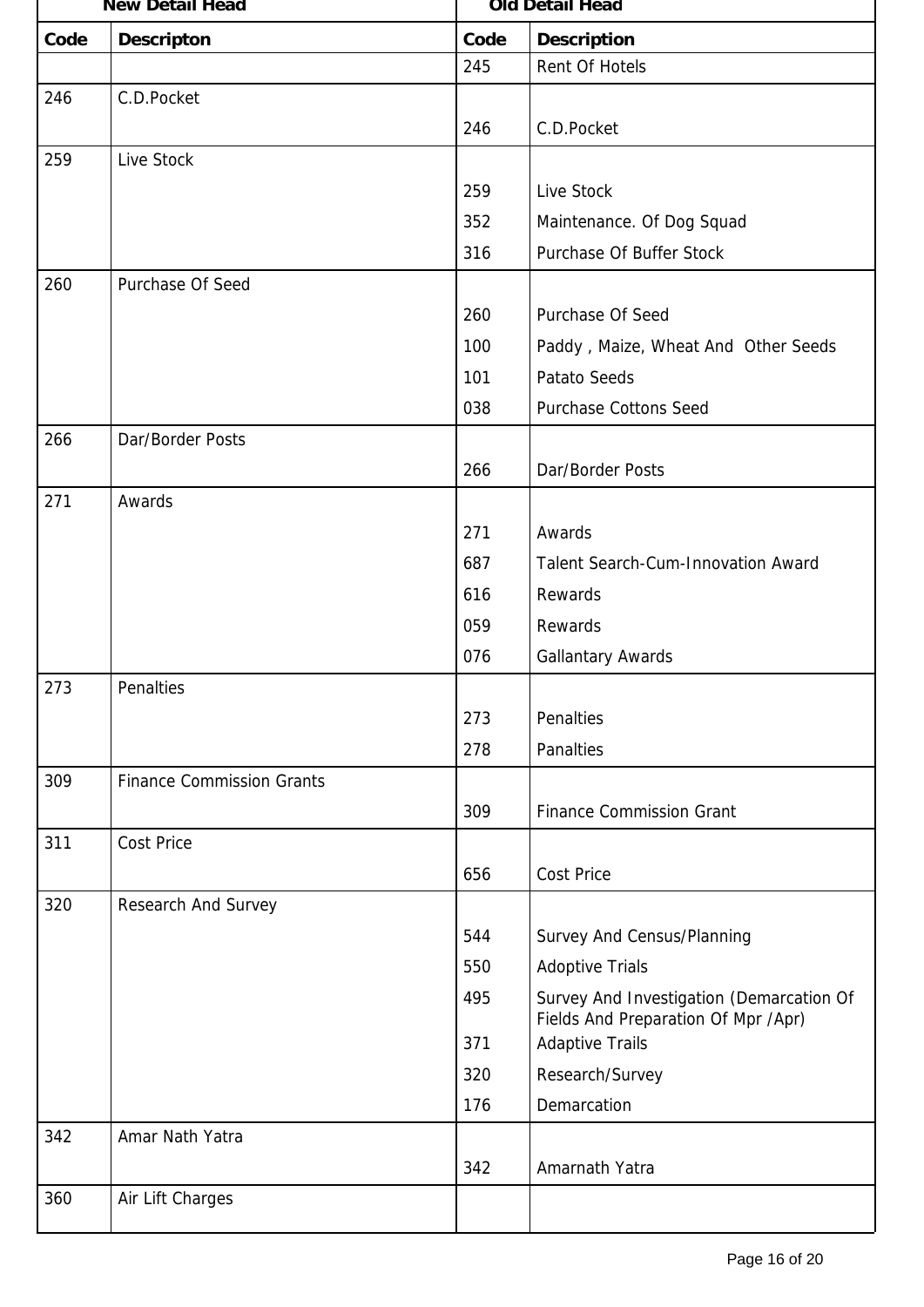|      | <b>New Detail Head</b>         |      | <b>Old Detail Head</b>                                                 |  |  |
|------|--------------------------------|------|------------------------------------------------------------------------|--|--|
| Code | <b>Descripton</b>              | Code | <b>Description</b>                                                     |  |  |
|      |                                | 360  | Air Lift Charges                                                       |  |  |
| 363  | <b>Outsourcing Of Upkeep</b>   |      |                                                                        |  |  |
|      |                                | 361  | <b>Engagement Of Casual Stringers</b>                                  |  |  |
|      |                                | 363  | <b>Outsourcing Of Upkeep</b>                                           |  |  |
|      |                                | 545  | <b>Casual Staff</b>                                                    |  |  |
| 370  | <b>Tanker Service</b>          |      |                                                                        |  |  |
|      |                                | 562  | <b>Tanker Services Para Military Services</b>                          |  |  |
|      |                                | 563  | <b>Tanker Services Migrant</b>                                         |  |  |
|      |                                | 370  | <b>Tanker Services</b>                                                 |  |  |
| 373  | Recoupment Of Contingency Fund |      |                                                                        |  |  |
|      |                                | 373  | Recoupment To Contingency Fund                                         |  |  |
|      |                                | 377  | Appropriation To Contingency Fund                                      |  |  |
|      |                                | 493  | Recoupment Of Contigency Fund                                          |  |  |
| 390  | Timber                         |      |                                                                        |  |  |
|      |                                | 532  | Timber Sold On Royalty To Private<br>Contractors                       |  |  |
|      |                                | 390  | Departmental Extraction Charges For<br><b>Timber For Concessionist</b> |  |  |
| 391  | Walnut Half Wrought            |      |                                                                        |  |  |
|      |                                | 391  | Walnut Half Wrought                                                    |  |  |
| 393  | Resin                          |      |                                                                        |  |  |
|      |                                | 393  | Resin                                                                  |  |  |
| 395  | <b>Minor Forest Produce</b>    |      |                                                                        |  |  |
|      |                                | 395  | Other M.F.P.                                                           |  |  |
|      |                                | 537  | <b>Bamboos</b>                                                         |  |  |
|      |                                | 538  | Grass                                                                  |  |  |
|      |                                | 534  | Pyrethrum                                                              |  |  |
|      |                                | 535  | Kuth                                                                   |  |  |
|      |                                | 540  | Grazing                                                                |  |  |
|      |                                | 541  | Minor Forest Produce                                                   |  |  |
| 396  | Firewood                       |      |                                                                        |  |  |
|      |                                | 542  | Drift And Waif Wood Confiscated From<br>Forest                         |  |  |
|      |                                | 396  | <b>Extraction Of Firewood</b>                                          |  |  |
|      |                                | 397  | Other Expenditures                                                     |  |  |
|      |                                | 533  | Firewood Charcoal                                                      |  |  |
| 400  | Deduct Receipts And Recoveries |      |                                                                        |  |  |
|      |                                | 400  | Deduct Receipts And Recoveries                                         |  |  |
|      |                                | 444  | <b>Deduct Receipts And Recoveries</b>                                  |  |  |
|      |                                |      |                                                                        |  |  |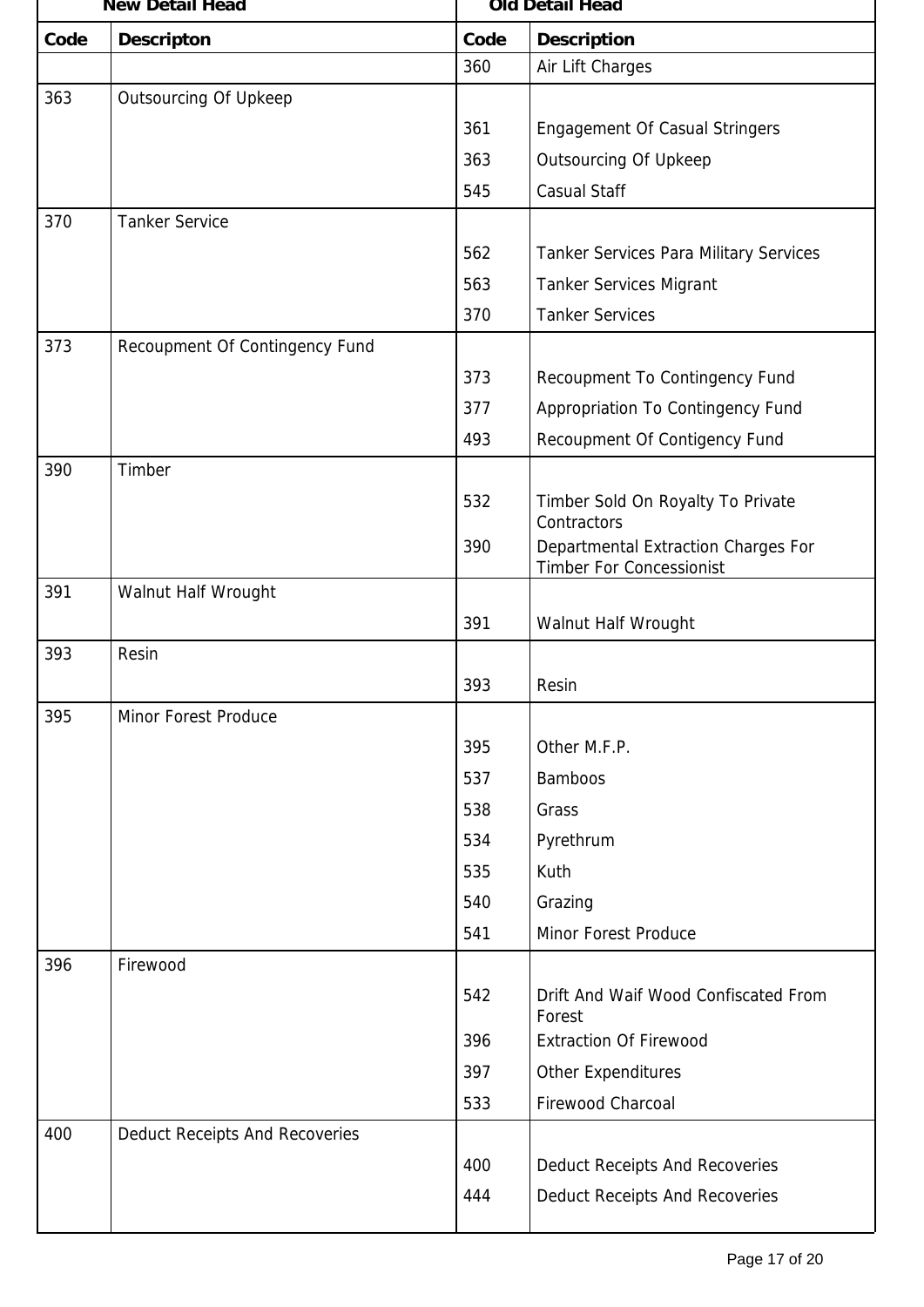|      | <b>New Detail Head</b>      |      | <b>Old Detail Head</b>                                 |  |  |
|------|-----------------------------|------|--------------------------------------------------------|--|--|
| Code | <b>Descripton</b>           | Code | <b>Description</b>                                     |  |  |
| 411  | Refund                      |      |                                                        |  |  |
|      |                             | 411  | Refund                                                 |  |  |
|      |                             | 248  | Revenue Deposits (Refund)                              |  |  |
| 417  | Cash Remittance             |      |                                                        |  |  |
|      |                             | 340  | Cash Remittance                                        |  |  |
|      |                             | 614  | Cash Remittance                                        |  |  |
| 424  | Games                       |      |                                                        |  |  |
|      |                             | 424  | <b>Inter Departmental Games</b>                        |  |  |
|      |                             | 405  | <b>Rural Sports</b>                                    |  |  |
|      |                             | 367  | <b>National Winter Games</b>                           |  |  |
|      |                             | 198  | <b>Tournament Account</b>                              |  |  |
| 449  | Snow Clearance              |      |                                                        |  |  |
|      |                             | 449  | <b>Snow Clearance Mechanical</b>                       |  |  |
|      |                             | 450  | <b>Snow Clearance Manual</b>                           |  |  |
| 491  | Modernisation Of Police     |      |                                                        |  |  |
|      |                             | 491  | Modernisation Of Police                                |  |  |
| 500  | Pensionery Benefits         |      |                                                        |  |  |
|      |                             | 500  | <b>Other Pensionary Benefits</b>                       |  |  |
|      |                             | 574  | Old Age Pension                                        |  |  |
|      |                             | 263  | Old Age Pension (O A P) ( ISSS) Children               |  |  |
|      |                             | 102  | Pension To Freedom Fighters & Their<br>Dependents Etc. |  |  |
| 521  | Marking                     |      |                                                        |  |  |
|      |                             | 521  | Marking And Sale Proceeds                              |  |  |
| 539  | Royalty From Corporation    |      |                                                        |  |  |
|      |                             | 539  | Royalty From Corporation                               |  |  |
| 549  | Warabandi                   |      |                                                        |  |  |
|      |                             | 549  | Warabandi                                              |  |  |
| 571  | Margin Money                |      |                                                        |  |  |
|      |                             | 571  | Margin Money                                           |  |  |
| 578  | Printing Of Electoral Rolls |      |                                                        |  |  |
|      |                             | 578  | Printing Of Electoral Rolls                            |  |  |
| 607  | Vaccination                 |      |                                                        |  |  |
|      |                             | 607  | Vaccination                                            |  |  |
| 633  | Compensation                |      |                                                        |  |  |
|      |                             | 633  | Compensation                                           |  |  |
|      |                             | 777  | Victim Compensation                                    |  |  |
| 640  | <b>Police Batallions</b>    |      |                                                        |  |  |
|      |                             |      |                                                        |  |  |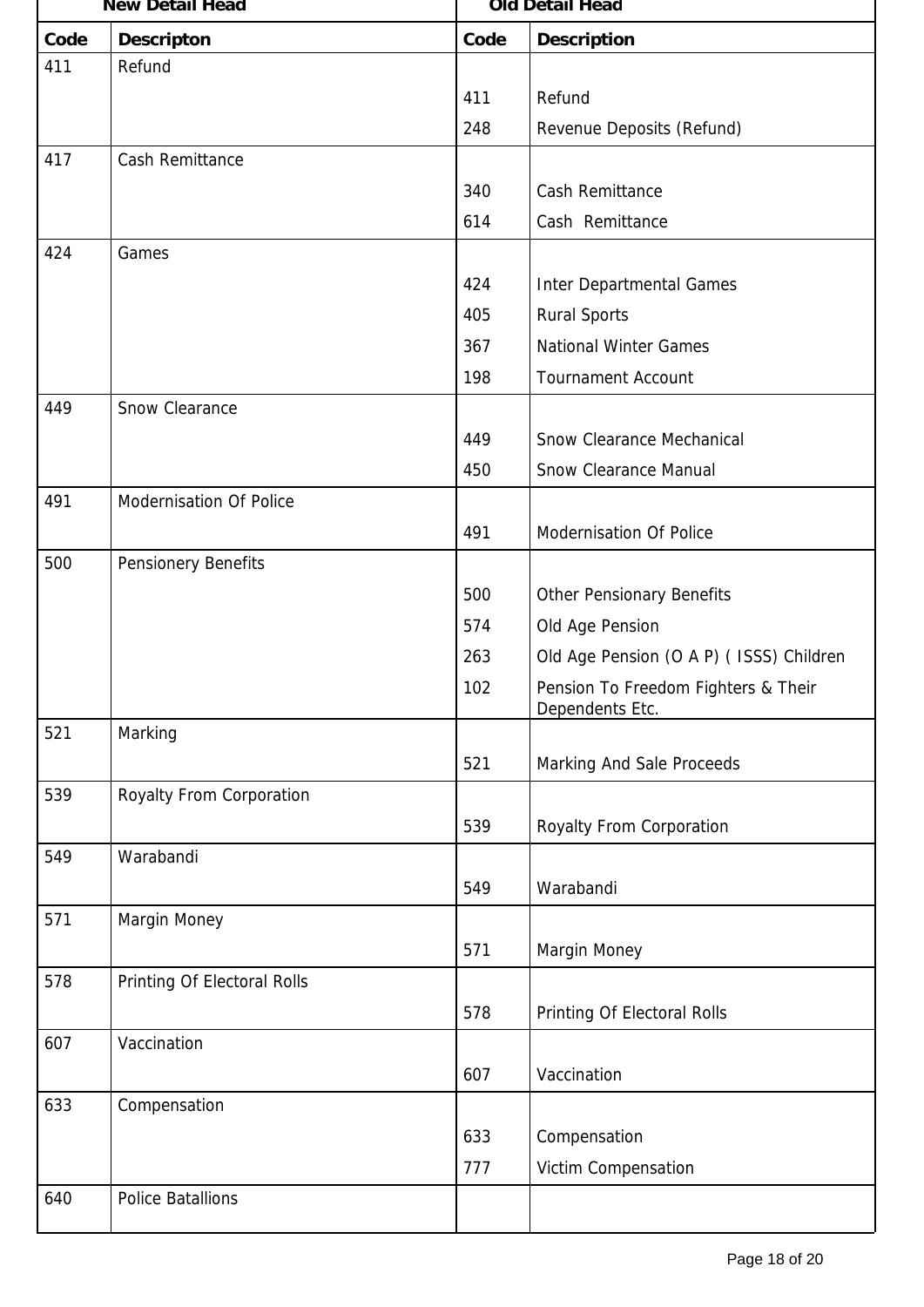|      | <b>New Detail Head</b>           |      | <b>Old Detail Head</b>              |  |  |
|------|----------------------------------|------|-------------------------------------|--|--|
| Code | <b>Descripton</b>                | Code | <b>Description</b>                  |  |  |
|      |                                  | 640  | J K A P 14th Batallion              |  |  |
| 641  | Pensionery Charges               |      |                                     |  |  |
|      |                                  | 641  | Pensionary Charges                  |  |  |
|      |                                  | 688  | 10 % Employer"s Share For NPS       |  |  |
| 650  | Membership                       |      |                                     |  |  |
|      |                                  | 650  | Membership                          |  |  |
| 659  | Haj Expenses                     |      |                                     |  |  |
|      |                                  | 659  | Haj Expenses                        |  |  |
| 664  | <b>State Share</b>               |      |                                     |  |  |
|      |                                  | 663  | State Share To Social Welfare Board |  |  |
|      |                                  | 664  | <b>State Share</b>                  |  |  |
| 668  | Loans To Public Sector And Other |      |                                     |  |  |
|      | Undertakings                     | 668  | Loans To Public Sector & Other      |  |  |
|      |                                  |      | Undertaking                         |  |  |
| 669  | Other Appropriation              |      |                                     |  |  |
|      |                                  | 669  | Other Appropriation                 |  |  |
| 670  | Leave Encashment                 |      |                                     |  |  |
|      |                                  | 670  | Leave Encashment                    |  |  |
|      |                                  | 492  | Leave Encashment                    |  |  |
| 674  | Conveyance Advance               |      |                                     |  |  |
|      |                                  | 674  | Motor Car Advance                   |  |  |
| 675  | Internal Debt Of The State Govt  |      |                                     |  |  |
|      |                                  | 675  | Internal Debt Of The State Govt     |  |  |
| 676  | Loan For Central Govt            |      |                                     |  |  |
|      |                                  | 676  | Loans From Central Govt             |  |  |
| 677  | House Building Advance           |      |                                     |  |  |
|      |                                  | 677  | House Building Advance              |  |  |
| 678  | Civic Polls                      |      |                                     |  |  |
|      |                                  | 678  | Civic Polls                         |  |  |
| 679  | Plan Expenditure Transfer        |      |                                     |  |  |
|      |                                  | 679  | Plan Expenditure Transfer           |  |  |
| 680  | Loan                             |      |                                     |  |  |
|      |                                  | 680  | Miscellaneous Loan                  |  |  |
|      |                                  | 689  | Repayment of SLR Bonds (SFC)        |  |  |
| 684  | EPIC                             |      |                                     |  |  |
|      |                                  | 684  | EPIC                                |  |  |
| 685  | E V Ms                           |      |                                     |  |  |
|      |                                  | 685  | E V Ms                              |  |  |